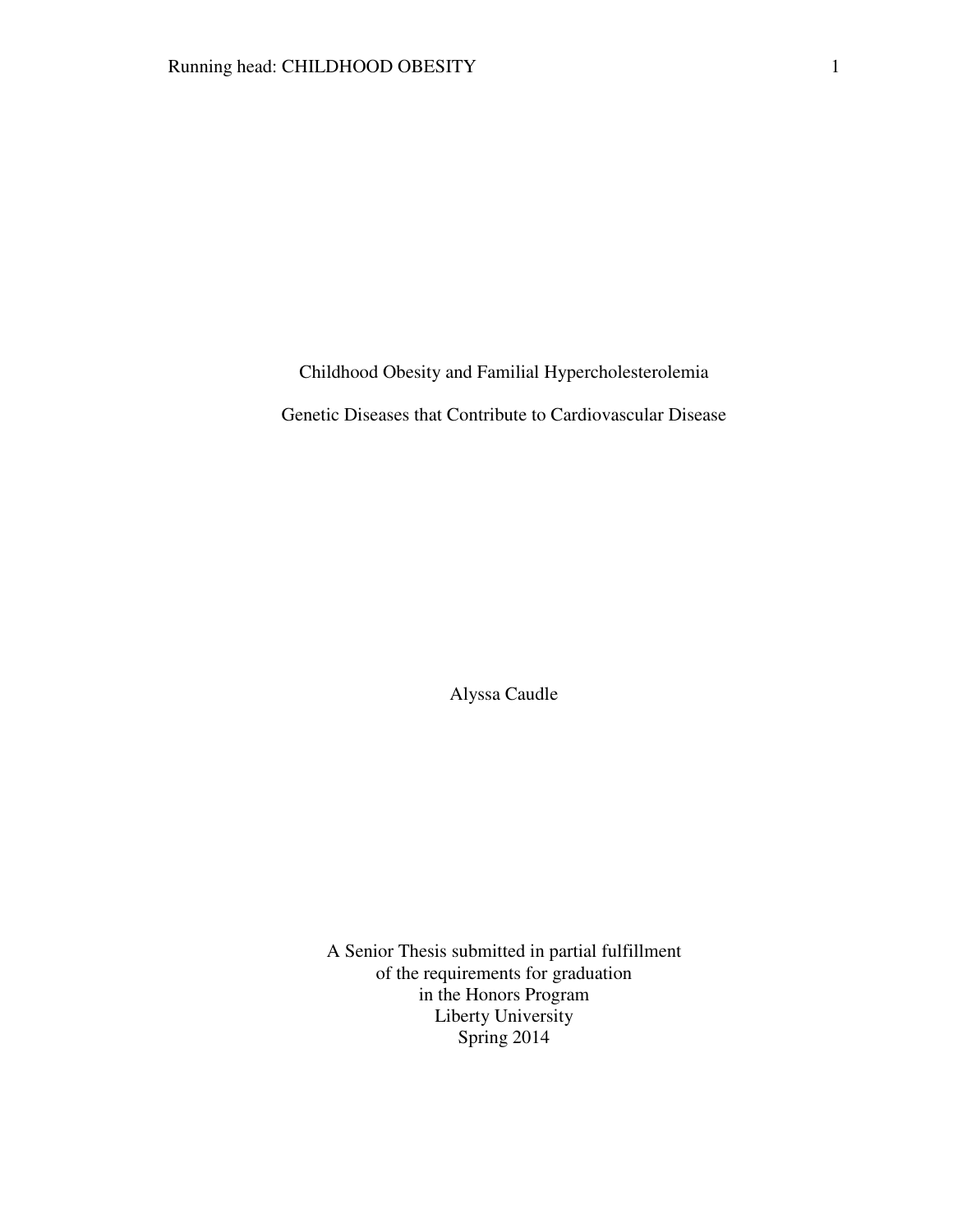Acceptance of Senior Honors Thesis

This Senior Honors Thesis is accepted in partial fulfillment of the requirements for graduation from the Honors Program of Liberty University.

> Kim Little, Ph.D., RN, CNE Thesis Chair

\_\_\_\_\_\_\_\_\_\_\_\_\_\_\_\_\_\_\_\_\_\_\_\_\_\_\_\_\_

Emilee Harker, MSN, RN Committee Member

\_\_\_\_\_\_\_\_\_\_\_\_\_\_\_\_\_\_\_\_\_\_\_\_\_\_\_\_\_\_

Brenda Ayres, Ph.D. Committee Member

\_\_\_\_\_\_\_\_\_\_\_\_\_\_\_\_\_\_\_\_\_\_\_\_\_\_\_\_\_

Marilyn Gadomski, Ph.D. Assistant Honors Director

\_\_\_\_\_\_\_\_\_\_\_\_\_\_\_\_\_\_\_\_\_\_\_\_\_\_\_\_

\_\_\_\_\_\_\_\_\_\_\_\_\_\_\_\_\_\_\_\_\_\_\_\_\_\_\_\_ Date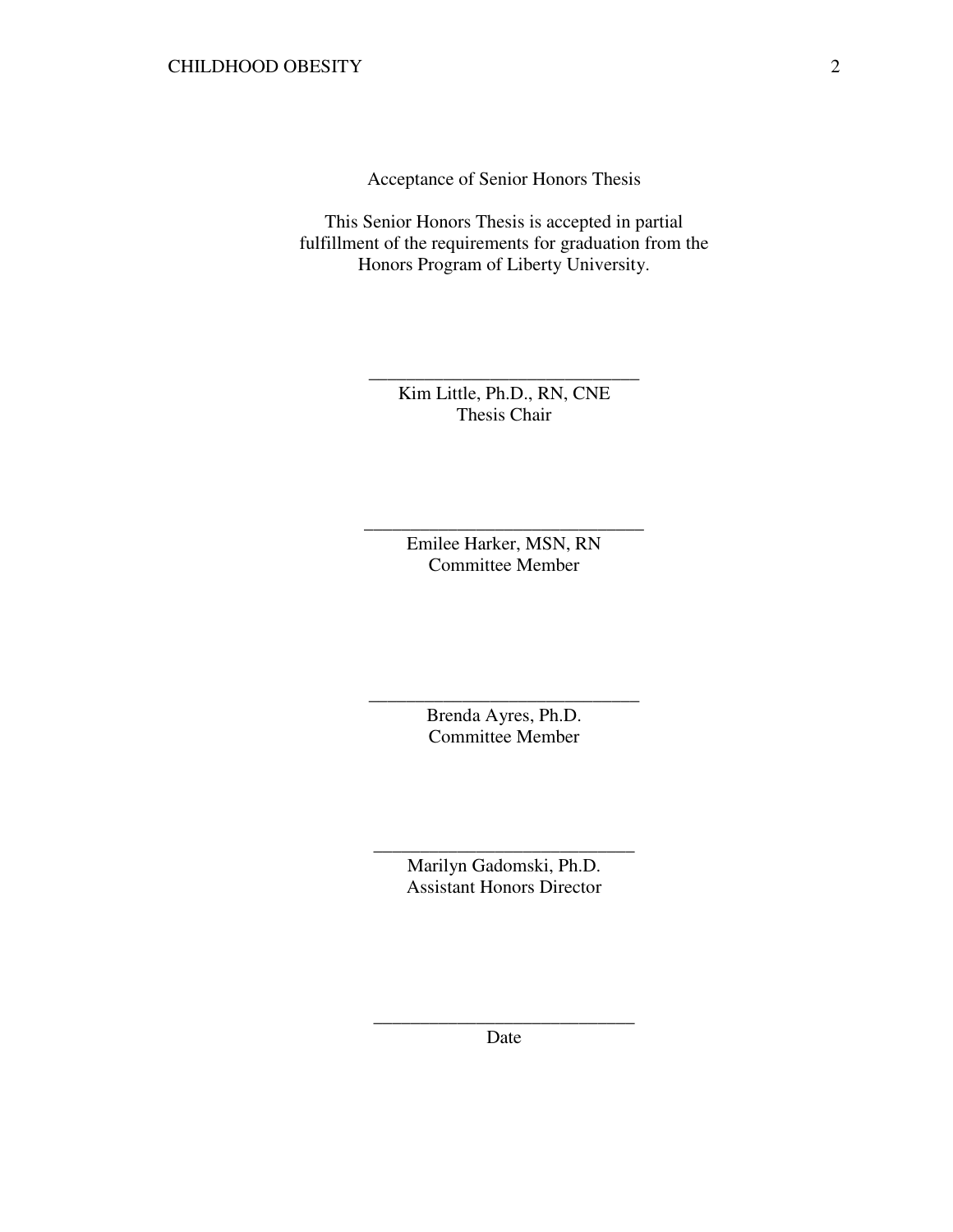#### Abstract

Childhood obesity occurs as the result of an imbalance between caloric intake and energy expenditure. Genetic risk factors for obesity have become an area of research due to its permanency. Mutated genes such as Fat Mass and Obesity Associated (FTO), Leptin (LEP), Leptin Receptor (LEPR), Melanocortin 4 Receptor (MC4R), Adiponectin C1Q and Collagen Domain Containing (ADIPOQ), Proprotein Convertase Subtilisin/Kexin Type 1 (PCSK1), and Peroxisome Proliferator-Activated Receptor Gamma (PPARG) all contribute to the development of childhood obesity. In the presence of high cholesterol caused by obesity, the genetic condition known as familial hypercholesterolemia is exacerbated. Familial hypercholesterolemia is caused by a mutation in the following genes: Low Density Lipoprotein Receptor (LDLR), Apolipoprotein B (APOB), Low Density Lipoprotein Receptor Adaptor Protein 1 (LDLRAP1), and the Proprotein Convertase Subtillisin/Kexin Type 9 (PCSK9). Familial hypercholesterolemia and childhood obesity both contribute to elevated serum cholesterol levels resulting in the accelerated progression of atherosclerosis in children. Another sequela of hypercholesterolemia, atherosclerosis, is an arterial disease that contributes to the development of cardiovascular disease in children. Nurses play a prominent role in the prevention of childhood obesity through education within the community and school setting. As a result of childhood obesity and familial hyperlipidemia, both geneticallylinked, cardiovascular disease has become prevalent in the pediatric population.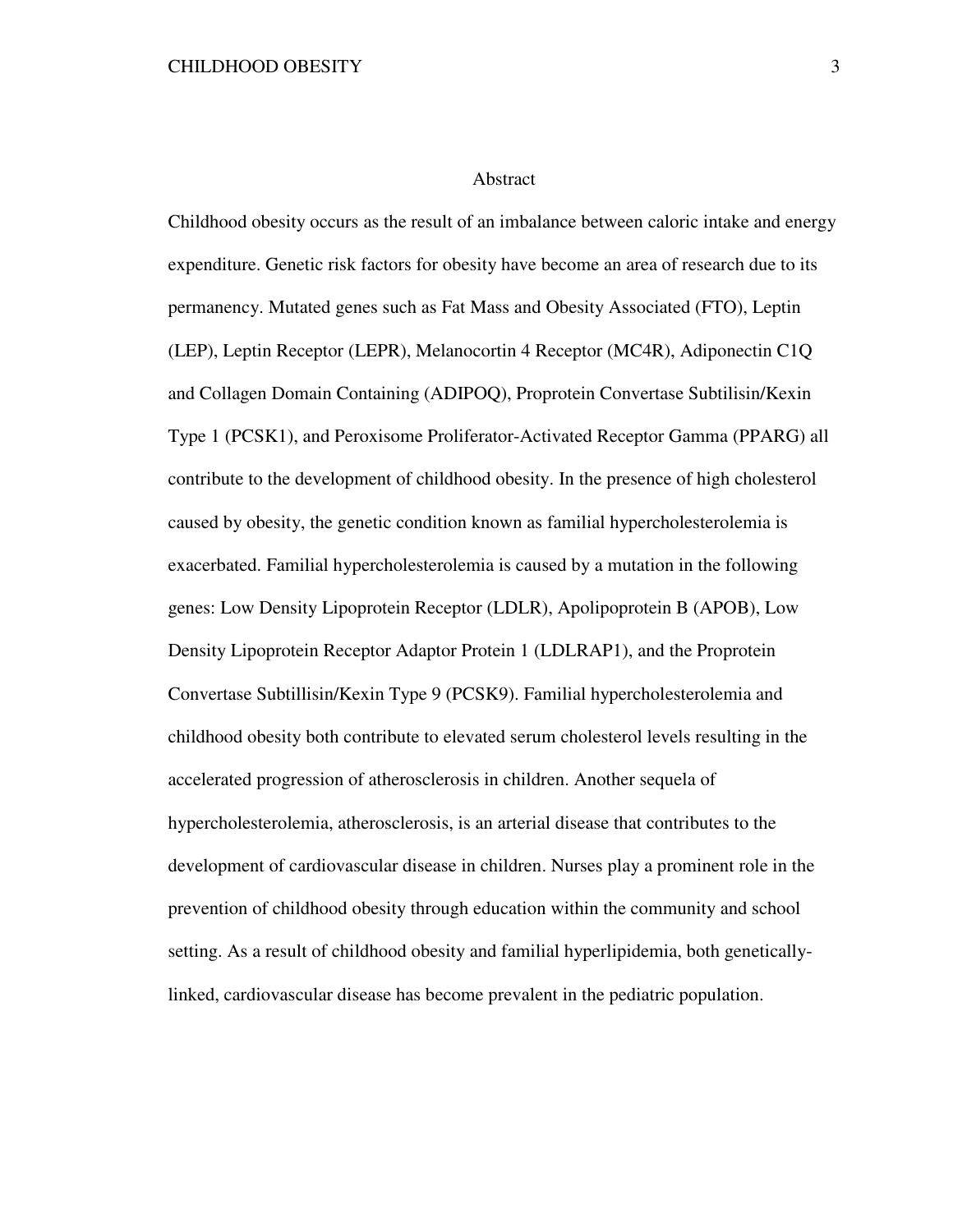#### Childhood Obesity and Familial Hypercholesterolemia: Genetic Diseases that Contribute

#### to Cardiovascular Disease

Childhood obesity has reached epidemic levels in the United States, now becoming the main health concern for children. Although obesity is caused by both modifiable and nonmodifiable risk factors, research has recently focused on the genetic background of obesity due to its permanency. Childhood obesity results from the overconsumption of calories combined with a decreased caloric expenditure; genetic mutations that contribute to obesity are located within this spectrum of energy balance. Additionally, childhood obesity is closely correlated with a diet high in fat, leading to the development of high cholesterol in children. In the presence of high circulating cholesterol levels familial hypercholesterolemia, a genetic lipid regulation disease is exacerbated resulting in increased cholesterol levels. Each of these conditions contributes to the development and progression of atherosclerosis in children. Familial hypercholesterolemia and childhood obesity, both genetically linked disease processes, are major risk factors for the development of atherosclerosis and the development of cardiovascular disease in children and adolescents.

#### **Childhood Obesity**

#### **Definition**

Pediatric obesity is a rapidly growing disease process that affects children of all ages. Obesity is defined as "the result of chronic energy imbalance in a person who consistently takes in more calories from food and drink than are needed to power their body's metabolic and physical functions" (Centers for Disease Control and Prevention,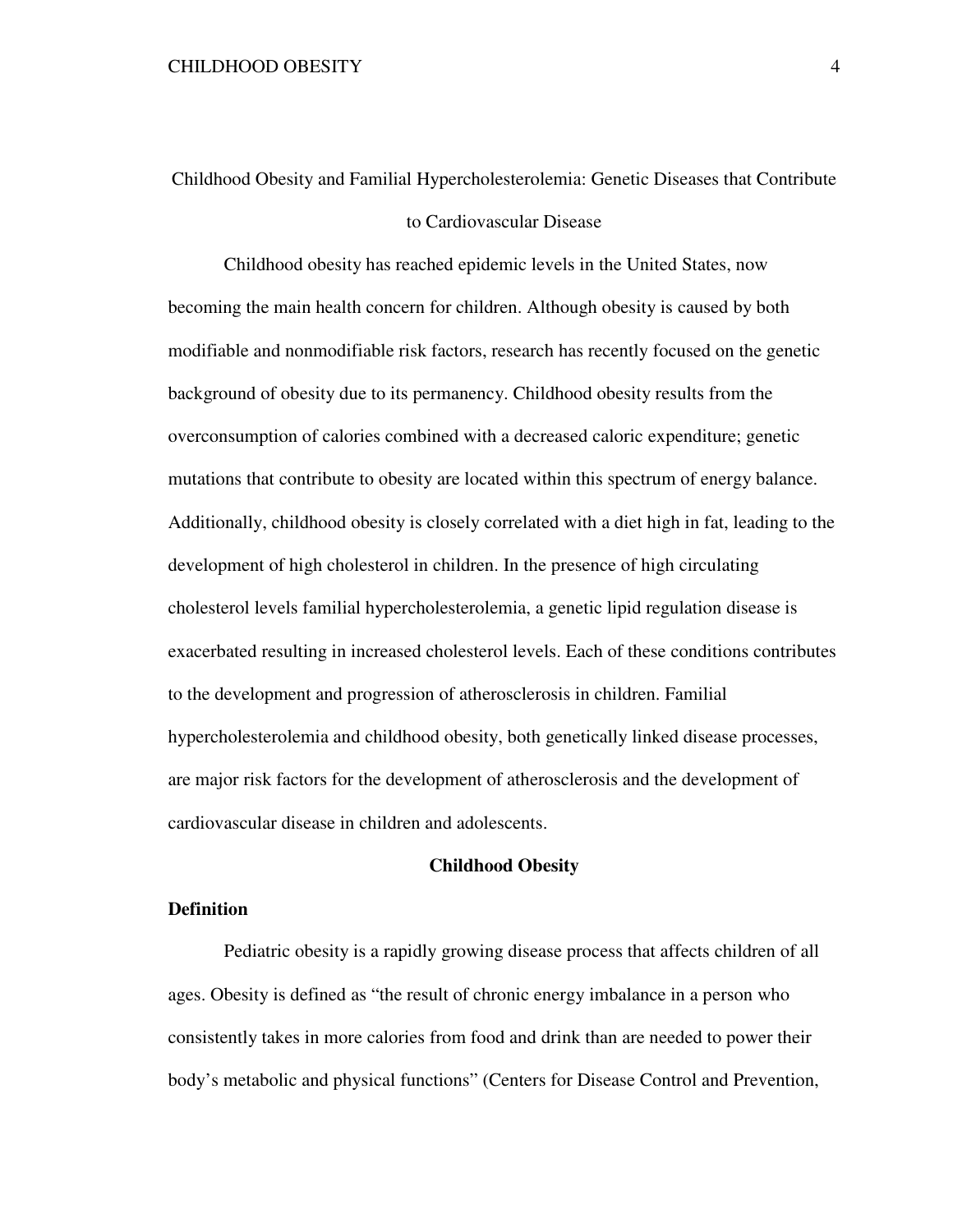2013a, para.1). Excess intake of calories with decreased physical activity leads to the accumulation of fat. Childhood obesity is known as obesity that occurs in children and adolescents ages 2 to 19 years old. This condition is determined based on the child's body mass index (BMI). Body mass index (BMI) indirectly measures body fat based on the child's weight and height; age and sex-specific percentiles are used to determine BMI in children, rather than categories which are used for adults (Centers for Disease Control and Prevention, 2012). Percentiles represent how the child's weight and height correlate to other children of the same age and gender (American Heart Association, 2011). A child is deemed overweight if the BMI is between the  $85<sup>th</sup>$  and  $95<sup>th</sup>$  percentile, and obese if the BMI is above the  $95<sup>th</sup>$  percentile (Centers for Disease Control and Prevention, 2012). Figure 1 illustrates how a child's height, weight, and age determine body mass index (BMI), the measuring tool for obesity.

#### **Statistics**

Unfortunately, childhood obesity has become a common occurrence in children across the United States, becoming more accepted and even expected in culture. Currently, one-third of children in the United States are either overweight or obese, tripling the amount of obese children from the past decades (American Heart Association, 2011). Approximately 13 million children ages 2 to 19 years old are obese, accounting for 16.9% of children in the United States. Divided into age groups, 8.4% of children ages 2 to 5 years old are obese, 17.7% of 6 to 11 year-olds are obese, and 20.5% of 12 to 19 year-olds are obese (Food Research and Action Center, 2010).

### Removed for copyright purposes

**Figure 1:** Example of a growth chart with various BMI for a ten year-old male (Centers for Disease Control and Prevention, 2011)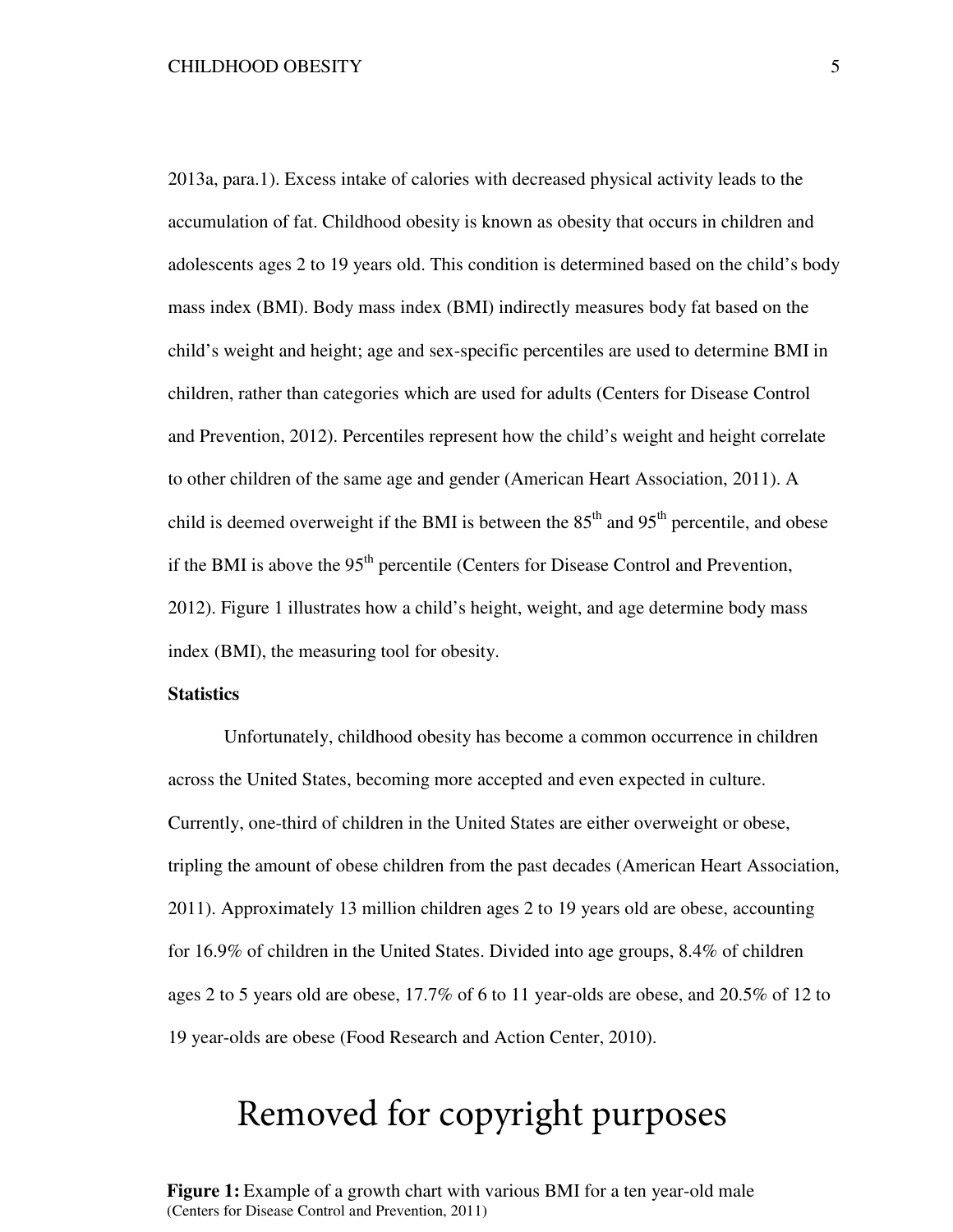The effects of childhood obesity extend across the borders of the United States and affect many children worldwide. According to the World Health Organization, "childhood obesity is one of the most serious public health challenges of the  $21<sup>st</sup>$  century" (World Health Organization, 2014, para.1). As of 2010, the amount of overweight children under the age of five was approximately 42 million worldwide, with 35 million in developing countries (World Health Organization, 2014). Globally, instead of the focus being on underweight and malnourished children, the focus has shifted to overweight and obese children. Figure 2 depicts the increasing trend of obesity from 1963 to 2008 among various pediatric age groups. Figure 3 depicts the number of obese high school students in the USA based on state and location. The effect of obesity is not specific to one age group, but rather affects children of all ages, races, and gender (American Heart Association, 2011). Additionally, these drastic increases in obesity prevalence have occurred in a relatively short time period of 30 years.

Childhood obesity has become the primary health concern for children across the nation due to association with chronic disease that previously has not been seen until adulthood (American Heart Association, 2011). Chronic diseases are many times preventable and unfortunately are now occurring in childhood. Before the wide prevalence of obesity, childhood was always thought to be the healthiest time period in life; however, this ideal is changing. This disease process has exploded into epidemic proportions, and as a result, children are now at risk of dying before their parents.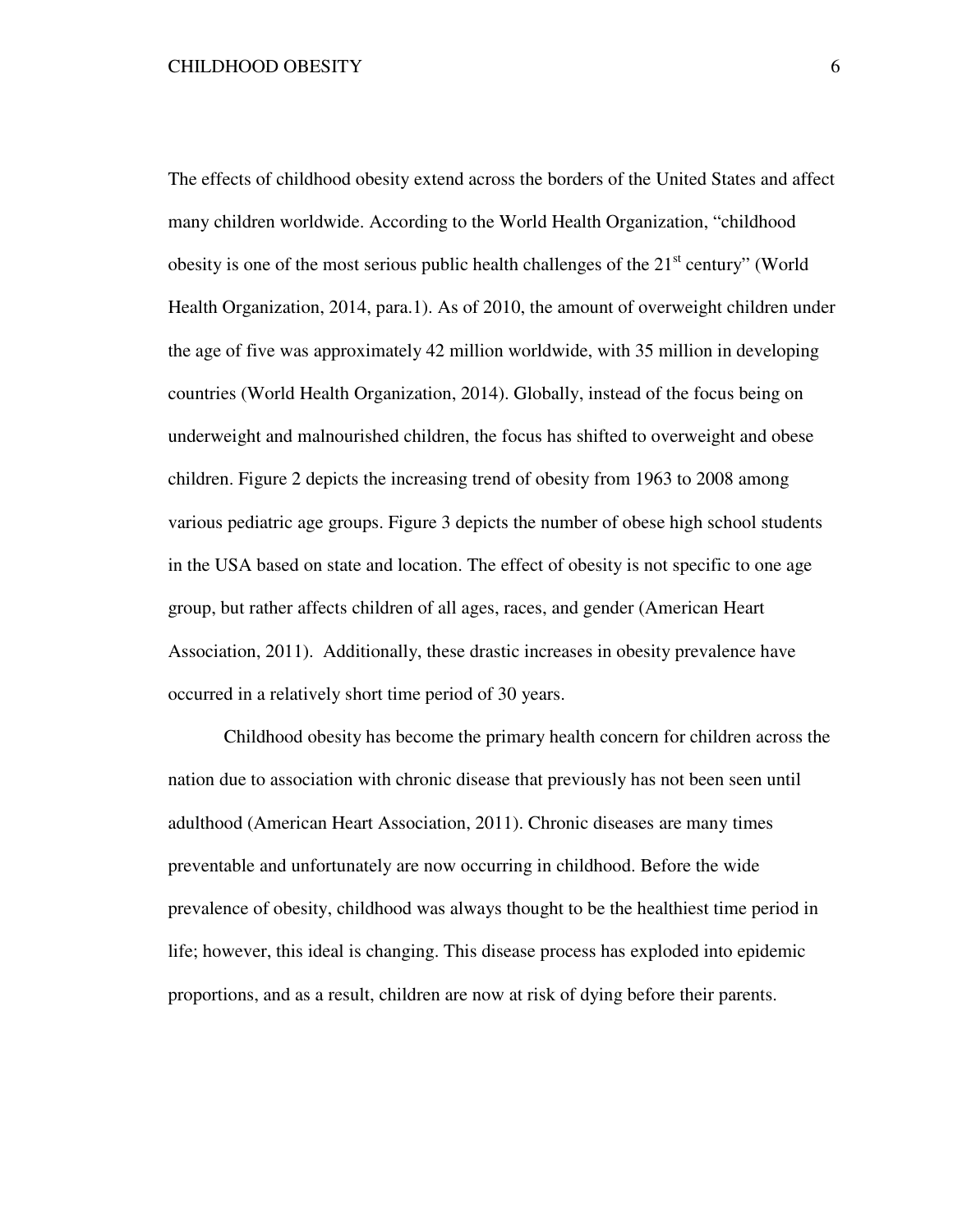# Removed for copyright purposes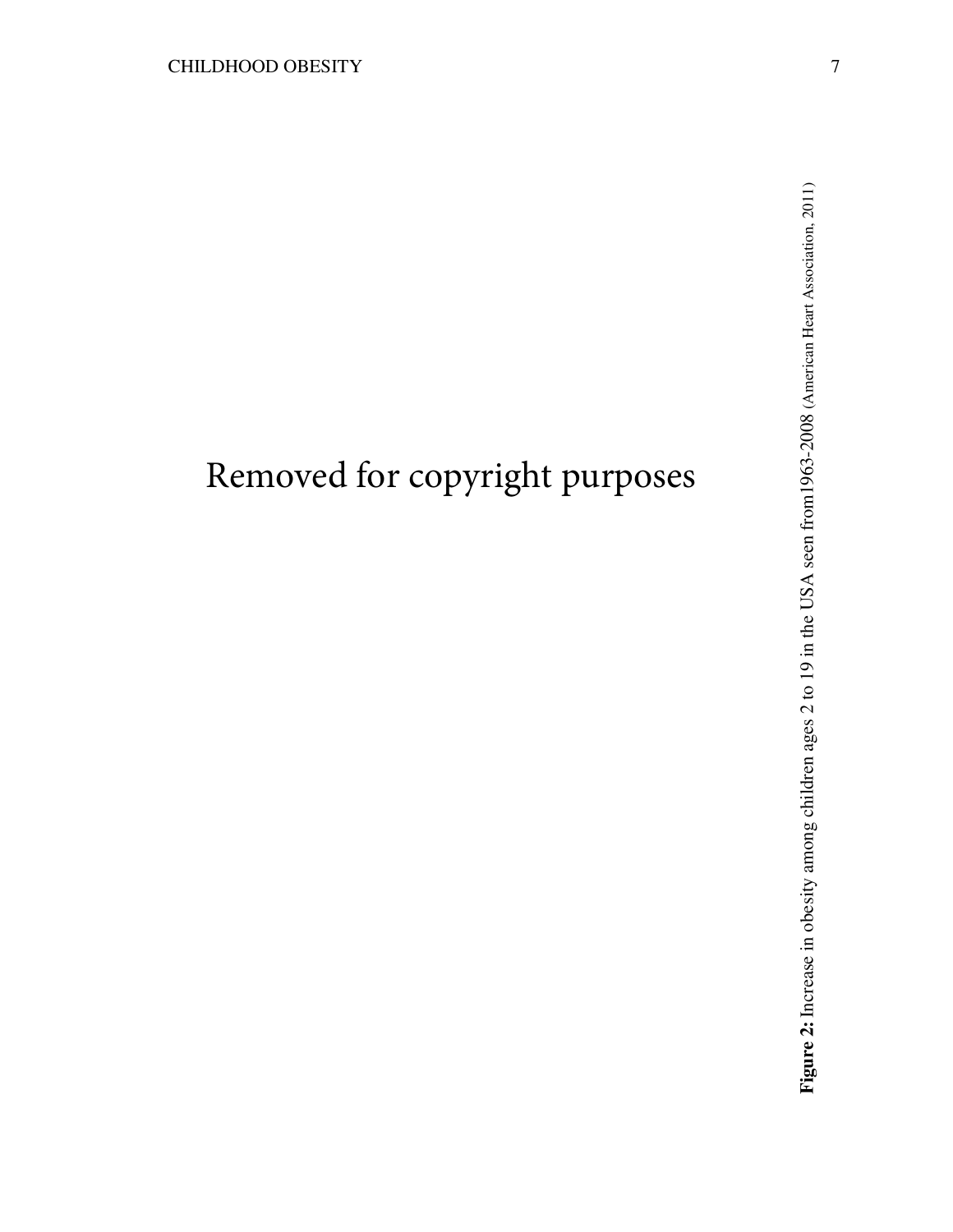### Removed for copyright purposes

**Figure 3:** Percentage of obese high school students in 2011 based on state (Centers for Disease Control and Prevention, 2013a)

Former Surgeon General Richard Carmona stated, "because of the increasing rates of obesity, unhealthy eating habits and physical inactivity, we may see the first generation that will be less healthy and have a shorter life expectancy than their parents" (American Heart Association, 2011, p.1). Studies have shown that one-third of obese children will become obese adults, indicating that lifestyle and health in childhood is a major predictor of health as an adult (Bouchard, 2009). As a result of obesity, children are living lower quality of lives and have an increased risk of mortality at an earlier age.

#### **Pathophysiology**

Childhood obesity begins at the cellular level and occurs as a compensatory mechanism for an increase in caloric consumption. Energy metabolism is measured in calories, which are units of heat derived from food sources (Pleuss & Matfin, 2009).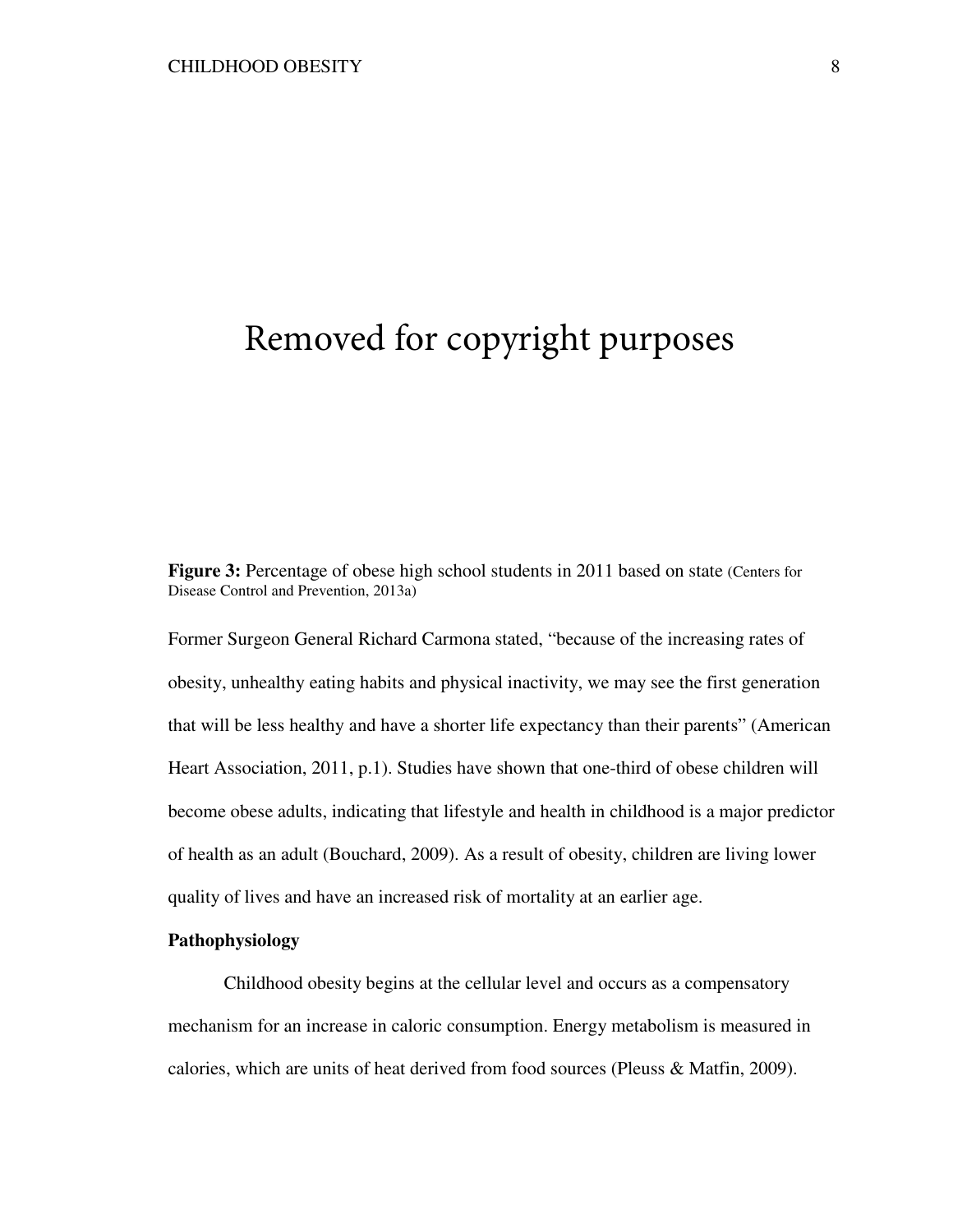#### CHILDHOOD OBESITY 9

Approximately 90% of energy in the body is stored in adipose tissue. Adipocytes are fat cells, located throughout the body, and are responsible for the accumulation, synthesis, storage, and utilization of lipids, which are the primary source of energy for the body. Mature, or differentiated adipocyte cells do not divide; however, immature adipocytes or pre-adipocytes are capable of division; therefore, pre-adipocytes are responsible for fat deposition throughout the body. In the process of fat tissue production, an increase in the consumption of lipids causes an increase in the amount of pre-adipocytes, which are capable of fat storage (Pleuss & Matfin, 2009).

 Two varieties of adipose tissue are present in the human body: white fat and brown fat. White fat is the most prevalent form of fat tissue in the child and adult body. Triglycerides, produced by white fat, are a major source of energy for the body. Brown fat found in neonates, produces heat for the body, and is not involved in lipid storage. Adipocytes are also responsible for the production of leptin, a hormone indicated in the regulation of food intake and energy expenditure. Leptin attaches to leptin receptors and functions by increasing energy expenditure and decreasing food intake. In the absence of obesity, adipocytes remain at a relatively consistent amount; however, when obesity occurs, more adipocytes are required for fat storage and utilization. Childhood obesity is a result of the dysfunction of the body's normal fat storage process (Pleuss & Matfin, 2009).

#### **Risk Factors**

**Modifiable risk factors.** Obesity in childhood results from the combination of modifiable and non-modifiable risk factors. Modifiable risk factors include risk factors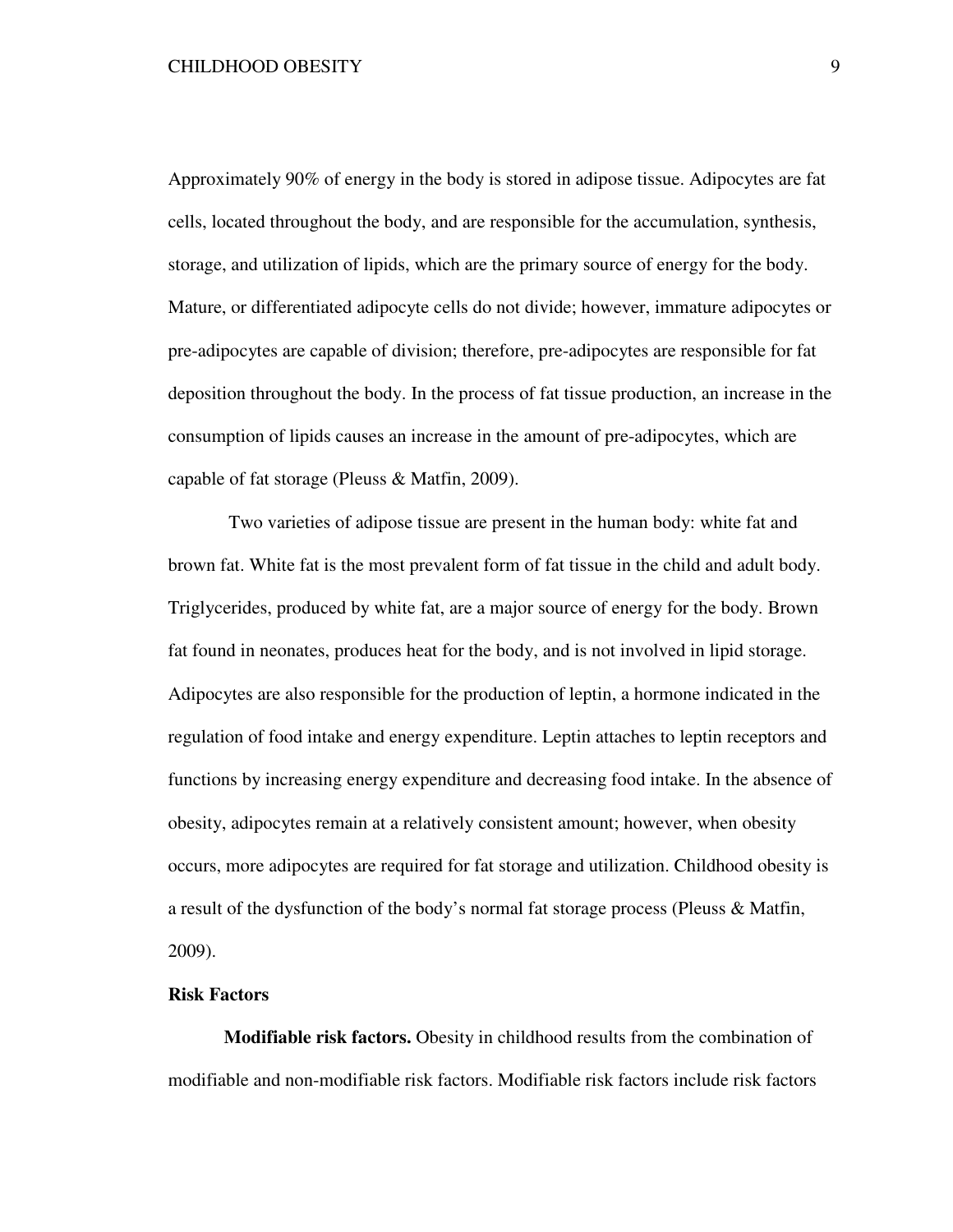that can be altered or changed such as diet, sedentary lifestyle, psychological factors, socioeconomic factors, and parental obesity (Pleuss & Matfin, 2009). Diet is a major risk factor for childhood obesity due to the consumption of foods high in fat and sugar, larger portion sizes, and increased intake of fast foods. Sadly, french fries are the most common source of vegetable consumed by children (American Heart Association, 2011). Children many times do not control their diet and eat what is provided; therefore, parents have a responsibility to insure a balanced and nutritious diet is consumed. Along with a poor diet, many children also live a very sedentary lifestyle, spending many hours watching television, playing video games, and using the computer. The average child spends 44.5 hours a week using the television, computer, and video games. Studies have shown that people usually eat while watching television and that each additional hour in television viewing is associated with consuming 167 calories. An increased amount of time watching television leads to overconsumption of calories creating a cycle of sedentary activity and overeating. Lastly, parental obesity is a main risk factor for childhood obesity. Children with one parent who is obese have a 79% likelihood of becoming overweight as an adult (Pleuss & Matfin, 2009). Many times a child cannot control parental weight or lifestyle behavior; however, parental obesity is a risk factor that can be changed. Although childhood obesity has become prevalent in society, modifiable risk factors such as diet, sedentary lifestyle, and parental obesity can be changed.

**Non-modifiable risk factors.** Non-modifiable risk factors for childhood obesity are permanent and cannot be changed. These risk factors include genetics, race, and a family history of obesity (Pleuss & Matfin, 2009). Due to the permanency of these risk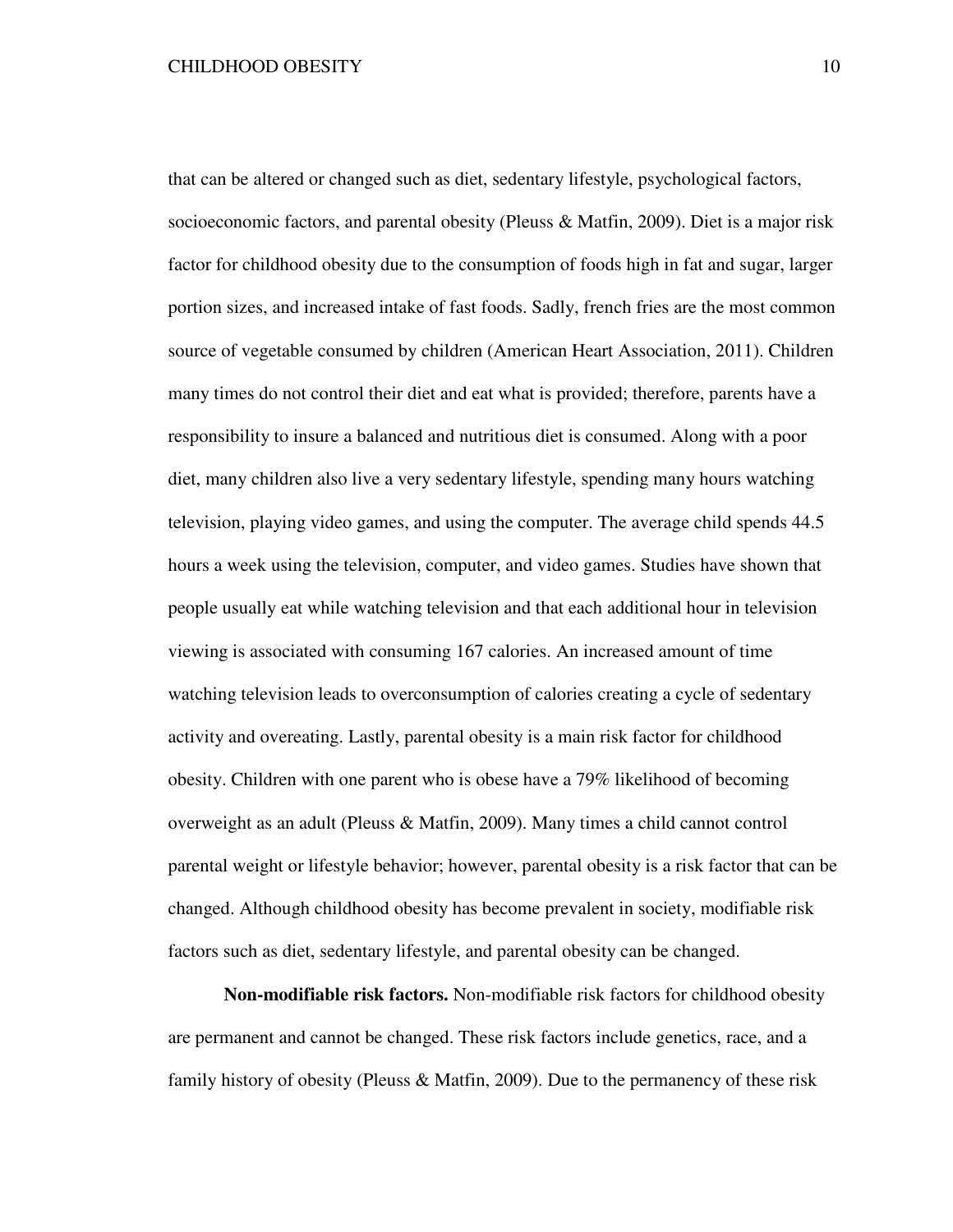factors, they have become a subject of study to determine the impact they have on childhood obesity. Genetic factors include genetic mutations that alter physiologic processes and predispose to obesity. Race is a non-modifiable risk factor for obesity. Studies have shown that African American, Hispanic American, and Native American children have a higher prevalence of obesity than Caucasian children. Obesity rates for females ages 2 to 19 years old based on race include: 15.6% of Caucasians, 20.5% of African Americans, and 20.6% of Hispanic Americans (Food Research and Action Center, 2010). Obesity rates for males ages 2 to 19 years old based on race include: 12.6% of Caucasians, 19.9% of African Americans, and 24.1 % of Hispanic Americans. Native American children obesity data is not available. It is unclear whether the increased prevalence is related to racial factors or socioeconomic status. A family history of obesity may be the result of a genetic predisposition within the family; however, a child will typically follow the role models within the family (Pleuss & Matfin, 2009). Nonmodifiable risk factors cannot be changed; therefore, it is important to screen children for the presence of these factors in order to understand their risk of becoming obese.

#### **Genetic Links of Childhood Obesity**

Due to the increasing prevalence of childhood obesity, research is currently focusing on genetic links that lead to the development of obesity. Genes provide detailed instructions for the body to carry out required daily functions. Additionally, genes instruct the body how to react to positive and negative changes within the environment (Centers for Disease Control and Prevention, 2013b). Mutations in specific genes alter the function of the gene and what it is responsible to produce. Although genetic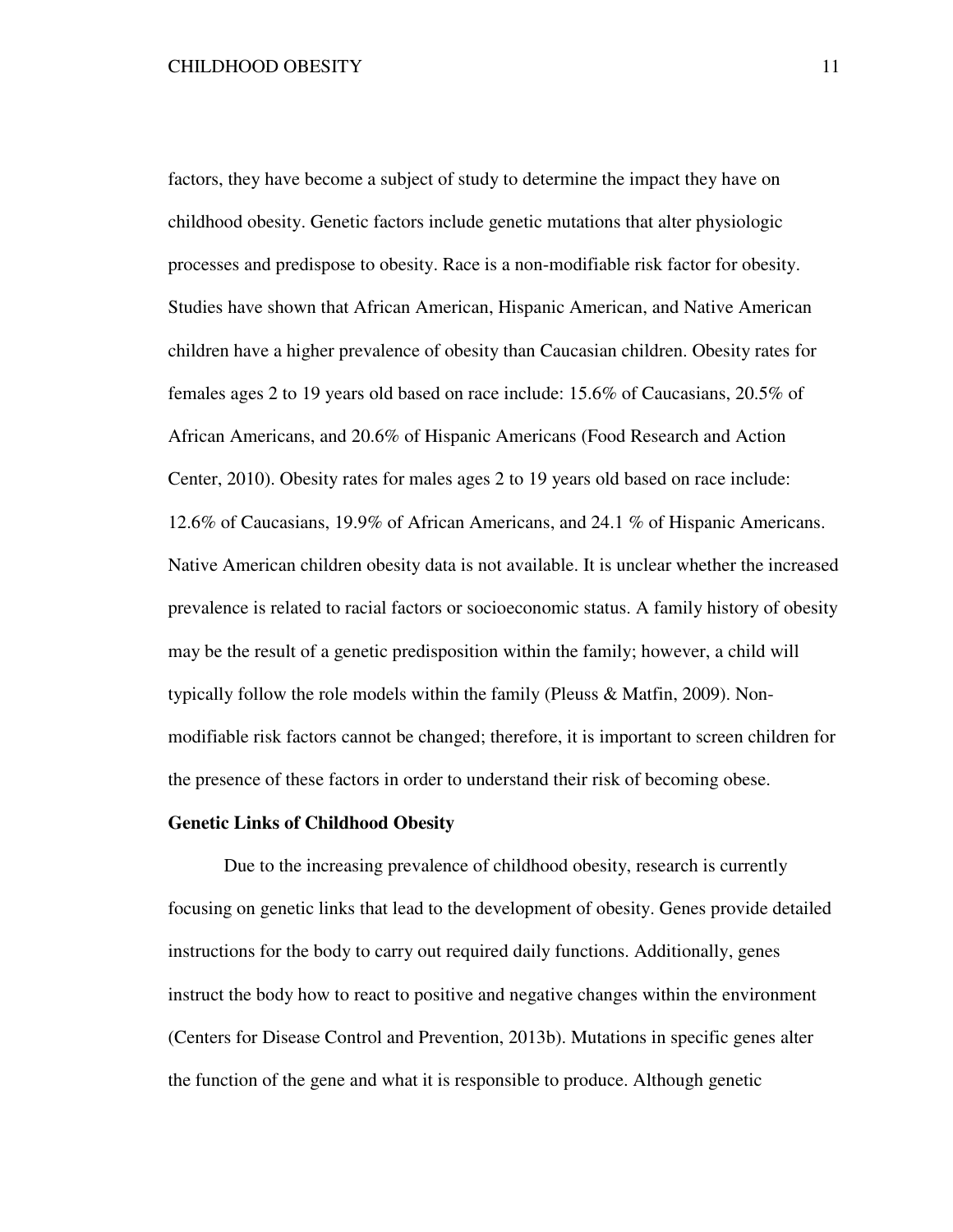alterations in the human population occur at too slow of a rate to be responsible for the current obesity epidemic, variations in how individuals respond to similar environments indicate that genes play a role in the development of obesity. Obesity most likely is not a monogenetic condition, but is most likely a result of multiple genes and interactions within the individual's environment. Genes cannot be completely responsible for obesity, but in the presence of an obesogenic environment, these mutated genes are enhanced, and a child's probability of becoming obese greatly increases. An obesogenic environment offers easy access to high-calorie foods with limited physical activity (Centers for Disease Control and Prevention, 2013a).

Approximately 5% of childhood obesity cases are the result of a mutated gene, and less than 5% of these implicated genes have been discovered (Bouchard, 2009). Human genome studies have revealed over 50 genes that are associated with obesity (Centers for Disease Control and Prevention, 2013a). As research continues concerning genetic links to obesity, the amount of genetic mutations responsible for obesity is likely to increase. Genes that have been studied and contribute to obesity include: Fat Mass and Obesity Associated (FTO), Leptin (LEP), Leptin Receptor (LEPR), Melanocortin 4 Receptor (MC4R), Adiponectin C1Q and Collagen Domain Containing (ADIPOQ), Proprotein Convertase Subtilisin/Kexin Type 1 (PCSK1), and Peroxisome Proliferator-Activated Receptor Gamma (PPARG) (Centers for Disease Control and Prevention, 2013a). Childhood obesity results from a mutation of the various genes which all encode instructions for differing processes.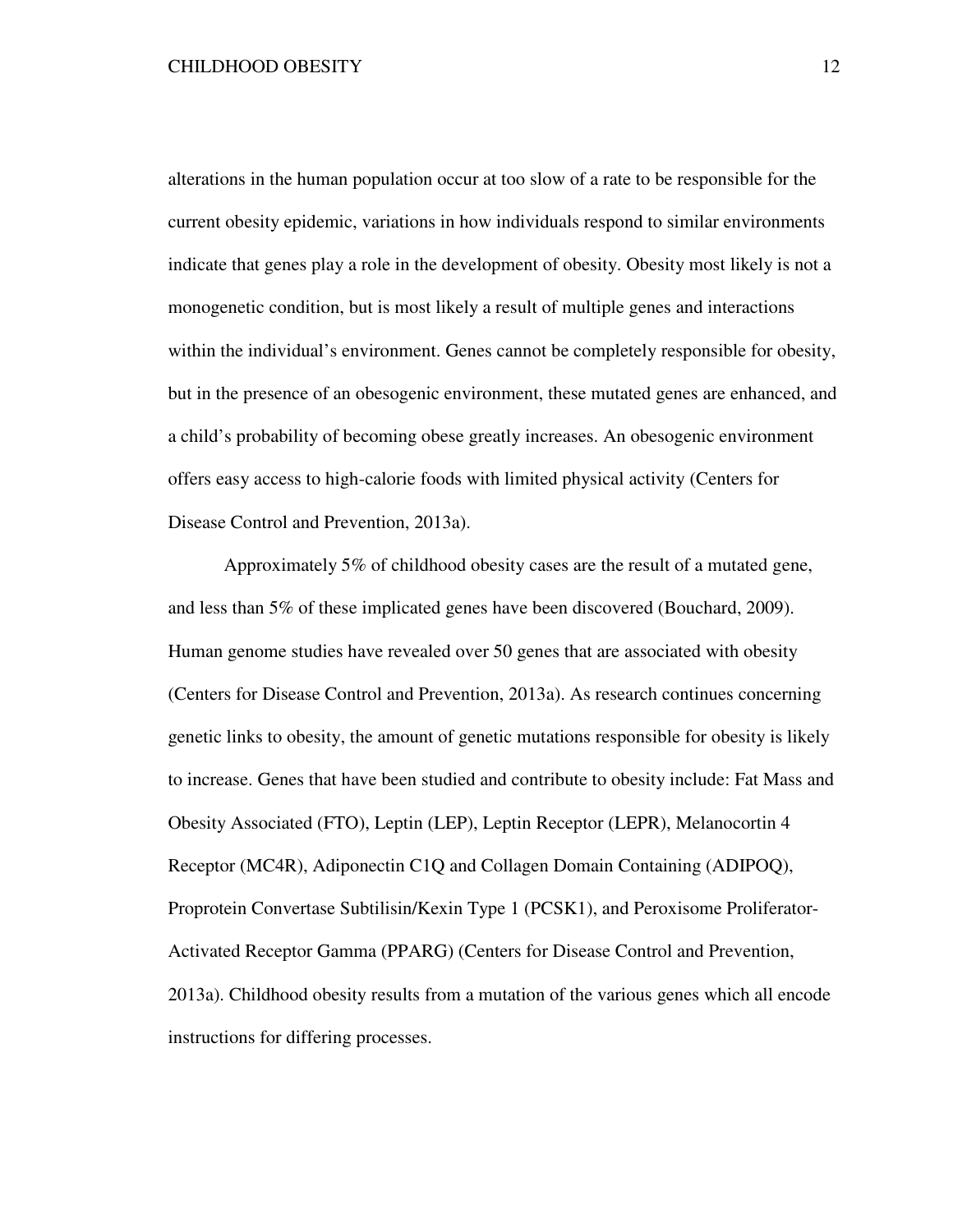**Fat mass and obesity associated gene.** Fat Mass and Obesity Associated (FTO) is a discovered gene that contributes to the development of childhood obesity. Fat Mass and Obesity Associated gene, also known as ALKBH9, is located on the long arm of

### Removed for copyright purposes

**Figure 4:** FTO Gene (Genetics Home Reference, 2013b) chromosome 16 shown in Figure 4, and is a nuclear protein of the AlkB non-haem iron and 2-oxoglutarate-dependent oxygenase superfamily (Genetics Home Reference, 2013b). The exact physiologic function of the FTO gene is unknown, but is thought to regulate metabolic rate,

energy expenditure, energy balance, body size, and body fat accumulation (UniProt, 2014). Mutations in the FTO gene interrupt the normal function and thus predispose to childhood obesity. When the FTO gene is mutated, it is associated with increased energy consumption and impairs the individual's response to satiety (Garver, 2011). As a result, children's ability to determine satiety is altered, resulting in hyperphagia. Additionally, current society promotes increased serving sizes, further exacerbating the problem of hyperphagia. Studies have shown FTO gene variants predispose an individual to an increased consumption of calorie-dense foods that are high in fat (Garver, 2011). A diet high in fat also contributes to high cholesterol, an associated condition with childhood obesity. The FTO gene predisposes children of all ages to obesity.

**Leptin gene.** Leptin (LEP) gene mutation contributes to the development of childhood obesity. The leptin gene, located on the long arm of chromosome 7 shown in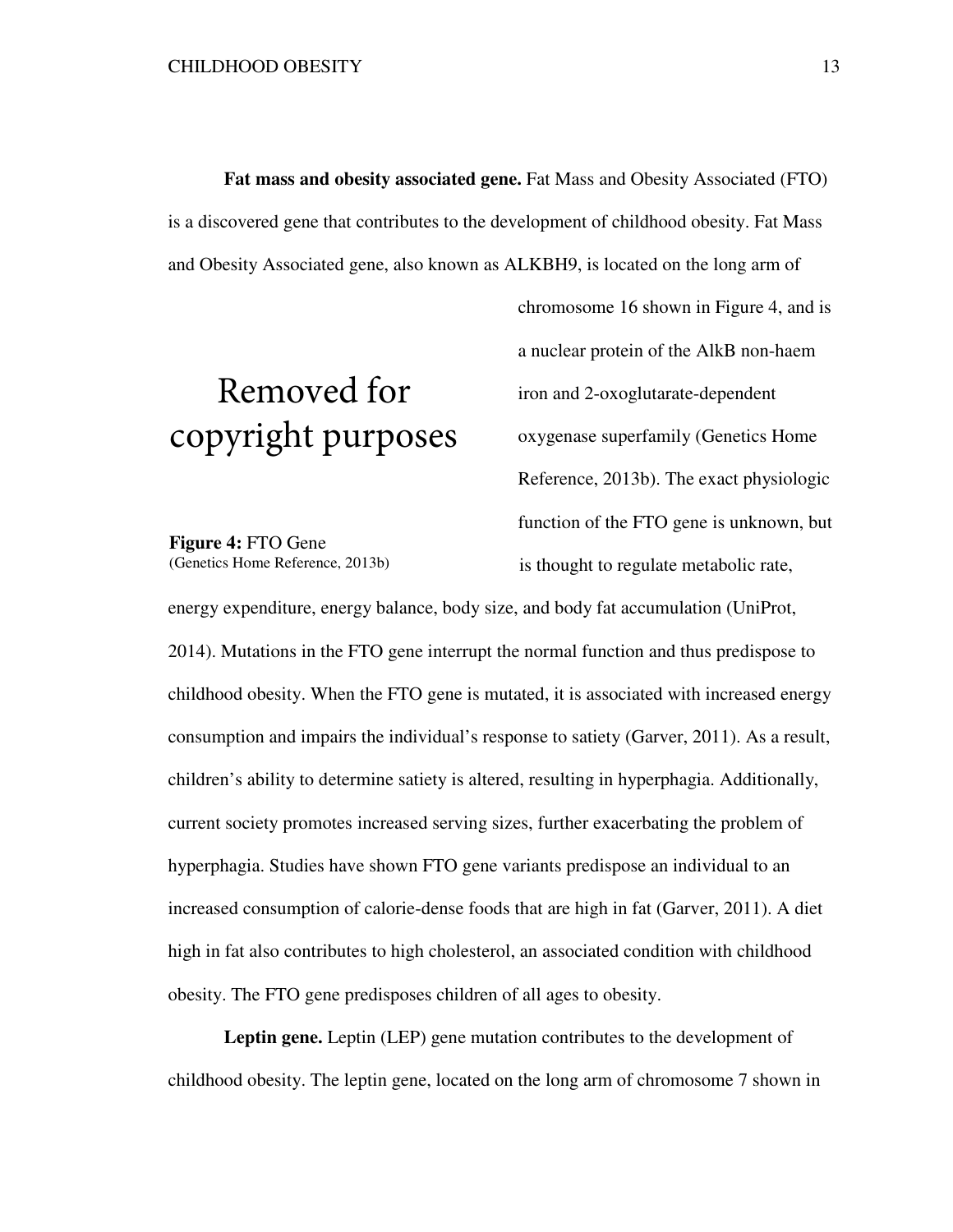Figure 5, encodes a protein that is secreted by white adipocytes and assists to regulate

## Removed for copyright purposes

body weight (Genetics Home Reference, 2013c). As stated above, white adipose tissue is responsible for fat storage. This protein functions via the leptin

receptor and operates as a signaling pathway that can inhibit food intake and regulate energy expenditure to maintain a balance of adipose mass. Due to a gene mutation, the LEP gene's ability to inhibit food intake is altered predisposing a child to severe obesity. The LEP gene is unable to inhibit food intake, predisposing to overconsumption of calories and an increase in adipose tissue (Genetics Home Reference, 2013c). **Figure 5:** LEP Gene (Genetics Home Reference, 2013c)

**Leptin receptor gene.** The Leptin Receptor (LEPR) gene helps to regulate body weight; however, when the gene is mutated, this contributes to childhood obesity. This gene is located on the short arm of chromosome 1 shown in Figure 6 and provides instructions for the

production of leptin receptor, a protein involved in body weight regulation (Genetics Home Reference, 2013d).

## Removed for copyright purposes

**Figure 6:** LEPR Gene (Genetics Home Reference, 2013d)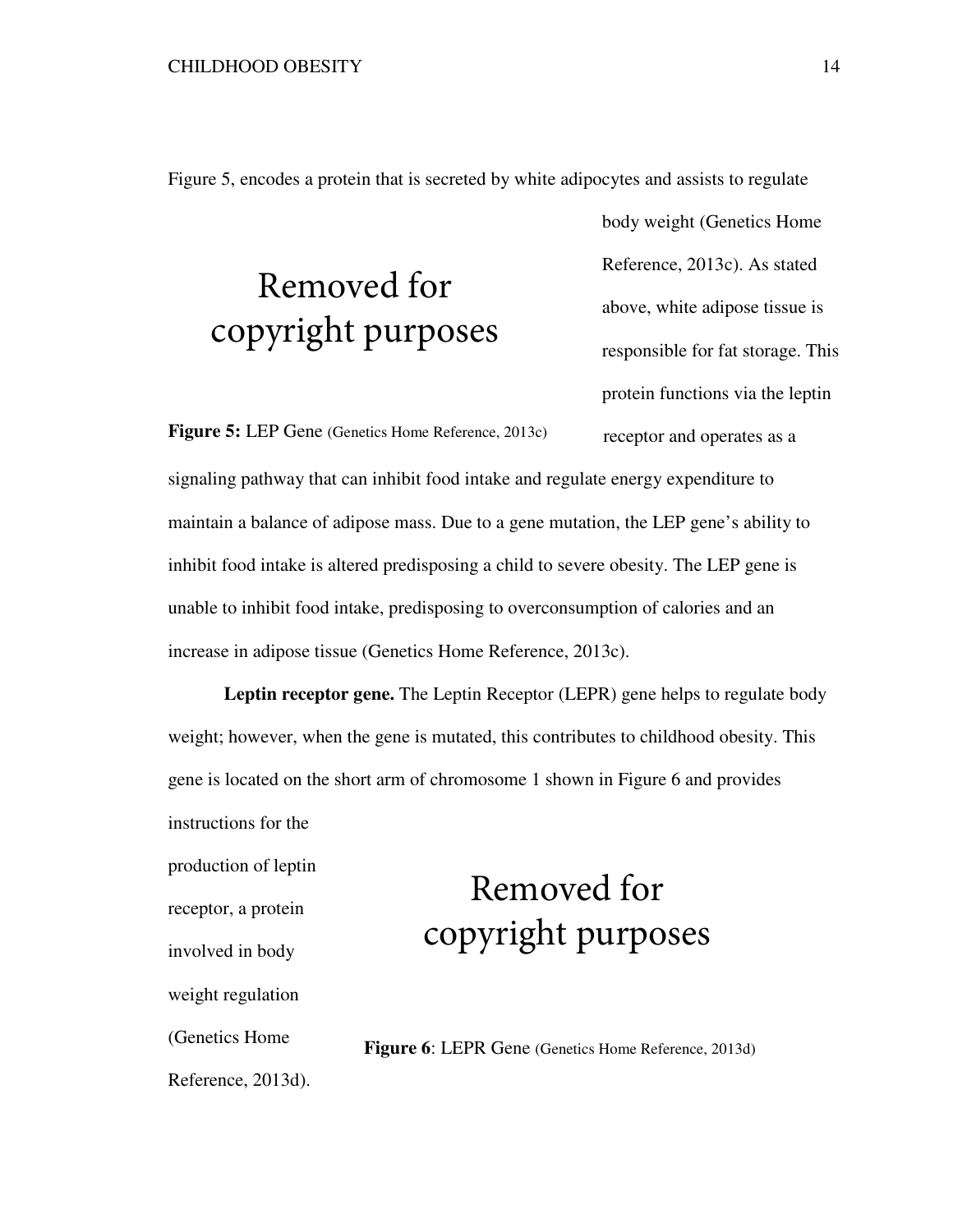Leptin receptor proteins are found on cells throughout the body, and are activated by the binding of leptin. The binding of leptin to leptin receptors activates a chemical signal and produces satiety. Normally, adipose cells secrete leptin in direct proportion to the size and amount of adipose cells. An increased amount of adipose tissue results in the increased production of leptin. Mutations in LEPR gene result in leptin receptor deficiency, which leads to excessive hunger and significant weight gain. Deficiency of leptin receptors results in hyperphagia and subsequently, obesity (Genetics Home Reference, 2013e). Leptin receptor deficiency is an inherited autosomal recessive condition and is responsible for approximately 3% of individuals with childhood obesity and overeating. Autosomal recessive inheritance requires both parents to pass on the mutated gene to their offspring in order for the mutation to present clinically. Based on the inheritance pattern, children are born with this condition, predisposing them from birth to be overweight and obese (Genetics Home Reference, 2013e). Leptin receptor gene mutation is a minor yet concrete contributor to the development of obesity in the pediatric population.

**Melanocortin 4 receptor gene.** Melanocortin 4 Receptor (MC4R) gene contributes to childhood obesity through the dysfunction of energy balance. Located on the long arm of chromosome 18 shown in Figure 7, the MC4R gene is involved in energy homeostasis and somatic growth (Genetics Home Reference, 2014e). Melanocortin 4 Receptor is a membrane-bound protein receptor that interacts with adrenocorticotropic (ACTH) and melanocyte-stimulating hormone (MSH). This protein is activated by binding with MSH, and results in a reduction of caloric intake and an increase in energy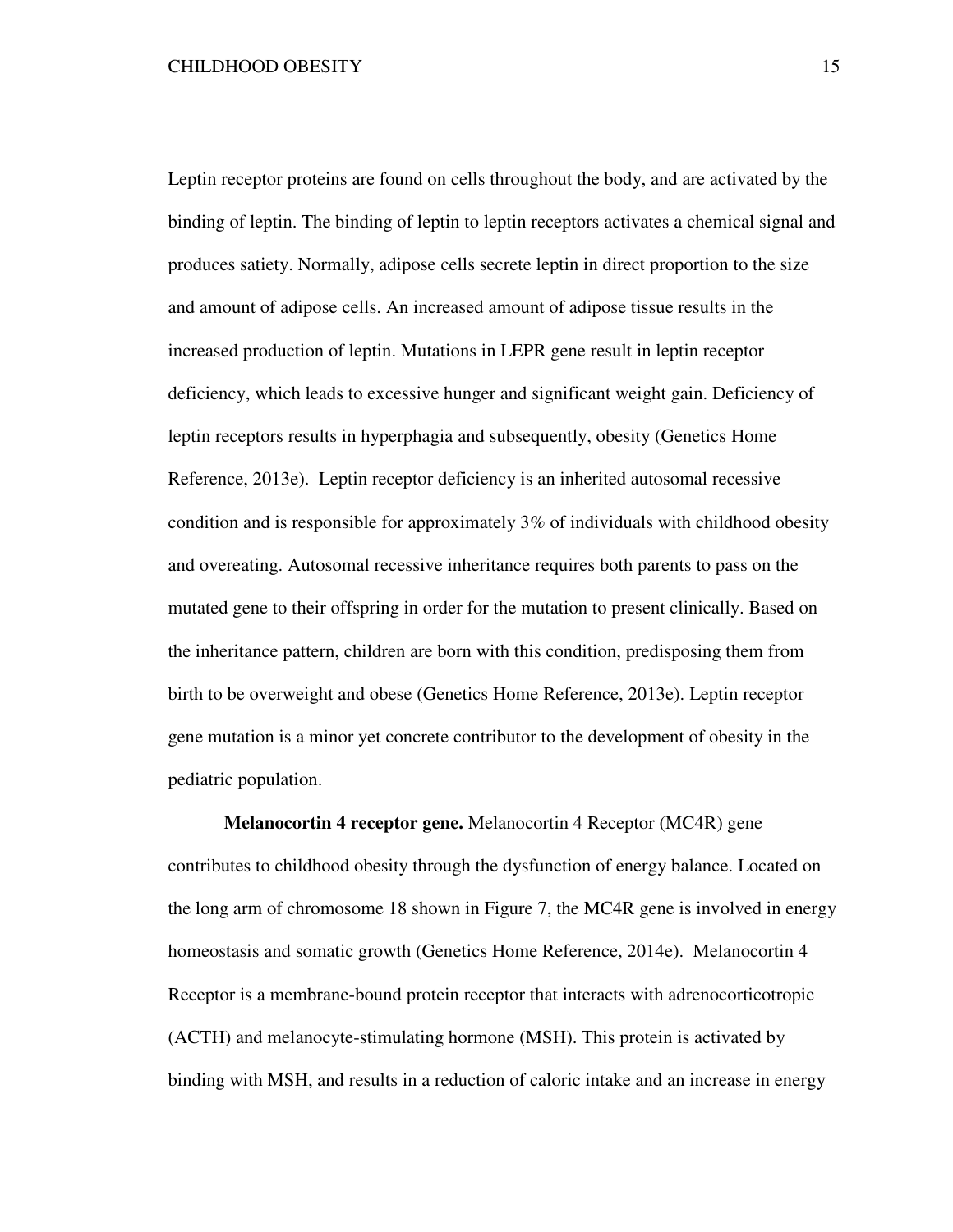expenditure via thermogenesis (Garver, 2011). Mutations of the MC4R gene cause

individuals to consume an increased amount of

food, specifically a preference for total and

saturated fats. Mutations of this gene predispose

children to the development of high cholesterol as

a result of increased fat consumption. Additionally,

MC4R mutations result in a decreased feeling of

## Removed for copyright purposes

**Figure 7:** MC4R Gene (Genetics Home Reference, 2014e)

satiety and an increase in weight accumulation and thus, the resulting childhood obesity. Melanocortin 4 Receptor mutation, along with an obesogenic environment and prevalence of high-fat food, increases a child's risk of becoming obese (Garver, 2011).

**Adiponectin C1Q and collagen domain containing gene.** Adiponectin C1Q and

Collagen Domain Containing (ADIPOQ) gene contributes to the development of

## Removed for copyright purposes

through the dysfunction of fat metabolism (Genetics Home

childhood obesity

Reference, 2013a).

Adiponectin C1Q and

Figure 8: ADIPOQ Gene (Genetics Home Reference, 2013)

Collagen Domain Containing gene, located on the long arm of chromosome 3 shown in Figure 8, is involved in metabolic processes. This gene is solely present in adipose tissue and encodes for a protein that is involved in fat metabolism and insulin sensitivity. Adiponectin C1Q and Collagen Domain Containing gene stimulates AMPK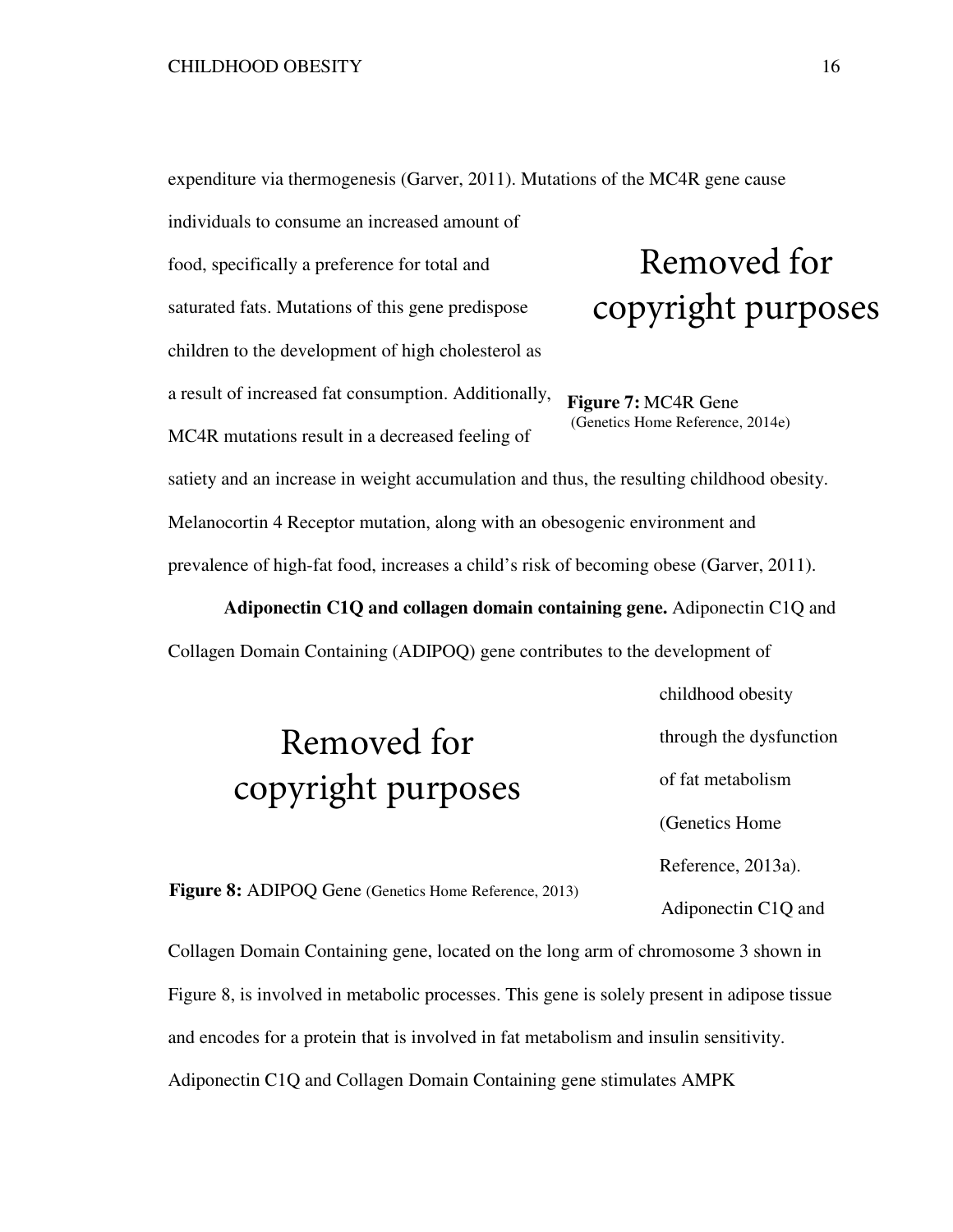phosphorylation in the skeletal muscle in the liver, resulting in glucose and fatty-acid combustion and metabolism. Mutation of the ADIPOQ gene is associated with adiponectin deficiency. Adiponectin deficiency impairs fat metabolism, therefore predisposing fat accumulation and obesity. Decreased fat metabolism contributes to the accumulation of adipose tissue, the defining factor in obesity (Genetics Home Reference, 2013a).

**Proprotein convertase subtilisin/kexin type 1 gene.** Childhood obesity occurs partially as a result of the mutation of the Proprotein Convertase Subtilisin/Kexin Type 1 (PCSK1) gene. This

gene is located on the

long arm of

chromosome 5 shown

in Figure 9, and plays a

# Removed for copyright purposes

role in the production of insulin (Genetics Home Reference, 2014f). Normally, PCSK1 encodes for a protein, a type 1 proinsulin-processing enzyme that activates latent precursor proteins to their usable state. The type 1 proinsulin-processing enzyme regulates insulin biosynthesis. Mutations of this gene contribute to the development of obesity, due to dysfunctional insulin synthesis. As a result of PCSK1 gene mutation, children are predisposed to obesity (Genetics Home Reference, 2014f). Figure 9: PCSK1 Gene (Genetics Home Reference, 2014f)

### **Peroxisome prolifertor-activated receptor gamma gene.** Peroxisome Proliferator-Activated Receptor Gamma (PPARG) gene mutation results in the loss of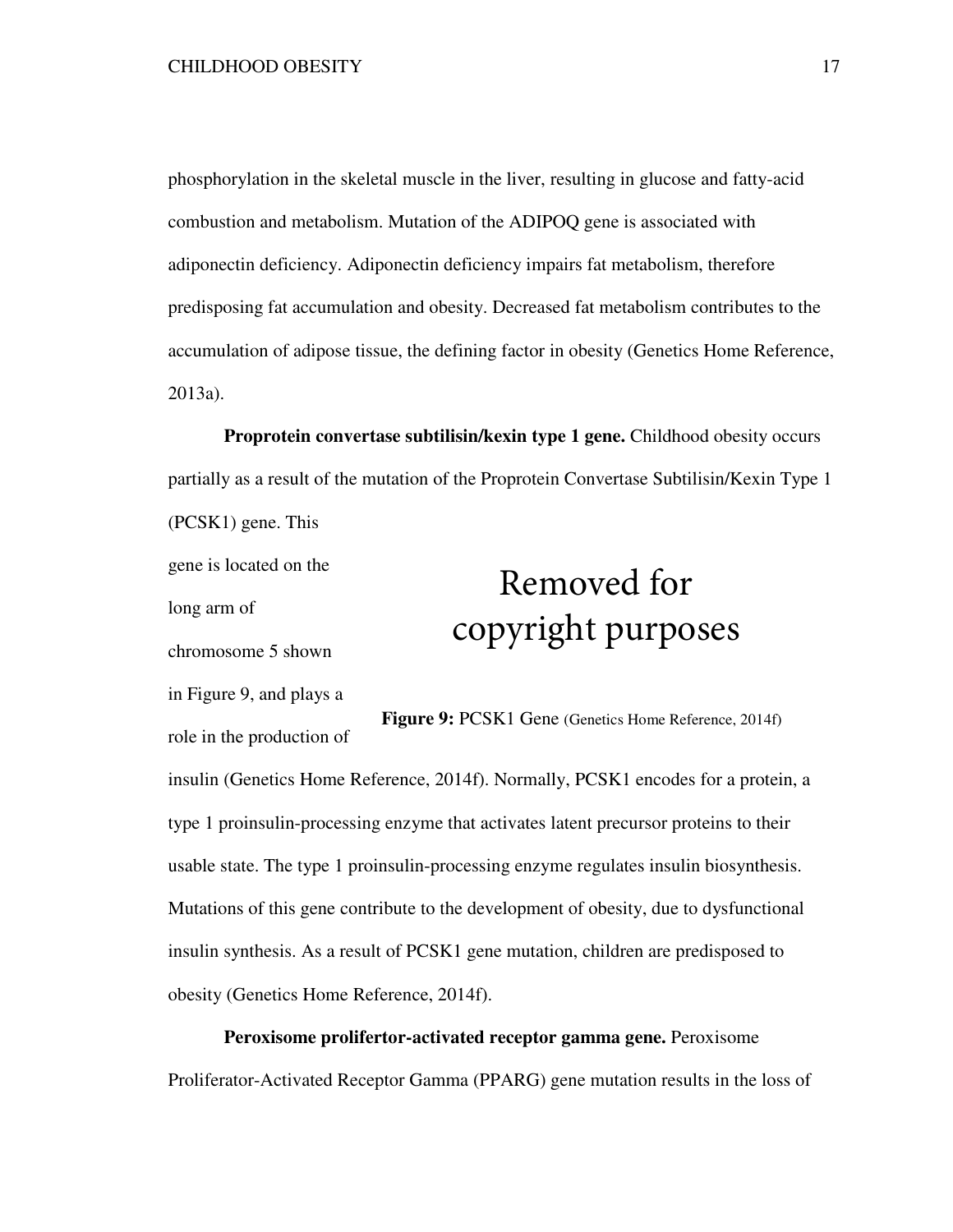control of fat tissue differentiation. Peroxisome Proliferator-Activated Receptor Gamma is located on the short arm of chromosome 3 shown in Figure 10 (Genetics Home Reference, 2014h). Normally, the PPARG gene encodes various nuclear receptors of the peroxisome

proliferator-

activated receptor

subfamily (PPAR):

PPAR-alpha,

# Removed for copyright purposes

PPAR-delta, and PPAR-gamma. Specifically, the PPARG gene encodes for PPAR-gamma, which is involved in the regulation of adipocyte differentiation. As stated above, adipocyte differentiation includes mature, or differentiated adipocytes, and immature adipocytes (Pleuss & Matfin, 2009). Differentiated adipocytes do not divide, and immature adipocytes are capable of division; therefore, pre-adipocytes are responsible for fat deposition throughout the body. With a mutation in adipocyte differentiation, preadipocyte cells can divide uncontrollably and increase the amount of adipose tissue. Obesity, diabetes, atherosclerosis, hypertension, and cancer are all associated with a mutation of the PPARG gene (Genetics Home Reference, 2014h). As a result of PPARG gene mutations children are predisposed to various chronic diseases, including obesity. **Figure 10: PPARG Gene (Genetics Home Reference, 2014h)** 

#### **Hypercholesterolemia**

Gene mutations implicated in childhood obesity occur in the process of energy balance. Many mutations as stated above predispose children to a high fat diet, a known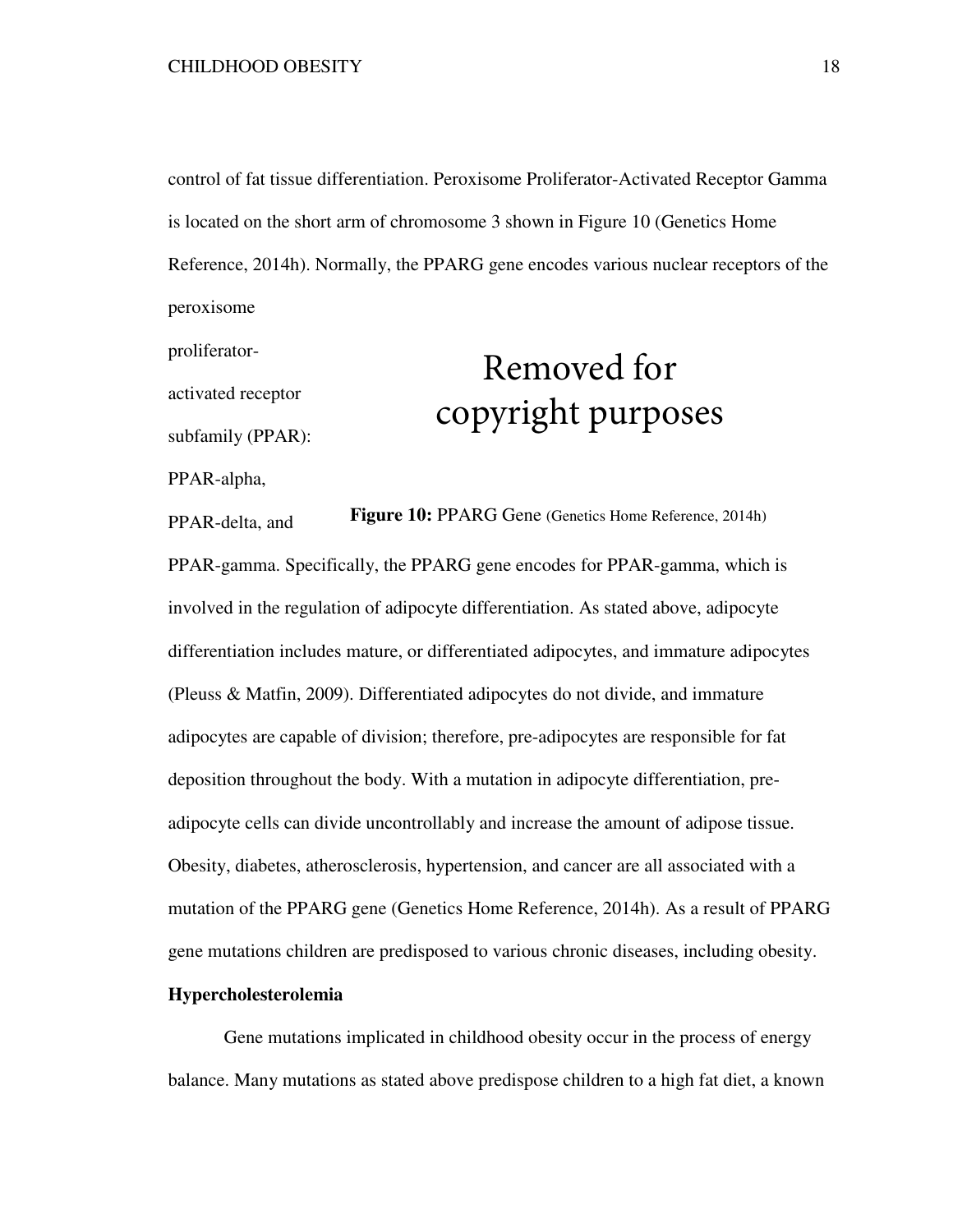#### CHILDHOOD OBESITY 19

contributor to childhood obesity and hypercholesterolemia. High cholesterol in children is known to be associated with childhood obesity (The Cleveland Clinic Foundation, 2013). Hypercholesterolemia occurs when high levels of cholesterol are in the bloodstream (Genetics Home Reference, 2014b). This condition can result from genetic mutations, primary hypercholesterolemia, or lifestyle factors referred to as secondary hypercholesterolemia (Matfin, 2009). Familial hypercholesterolemia is primary hypercholesterolemia as a result of genetic mutations. Secondary hypercholesterolemia in children is linked with diet and obesity (The Cleveland Clinic Foundation, 2013). An obese child's diet is many times composed of foods high in fat and sugar, and deficient in essential nutrients. This diet is associated with secondary hypercholesterolemia as a result of excess cholesterol availability, leading to increased cholesterol in the bloodstream.

**Cholesterol.** Cholesterol is a fat-like substance that is abundant in the diet of obese children. Functionally, cholesterol is a building block of cell membranes, hormones, and produces compounds that are involved in fat digestion (Genetics Home Reference, 2014b). Sources of this substance include foods such as egg yolks, meat, poultry, fish, and dairy products. The digestive tract absorbs cholesterol, and then transports it into the vasculature via lipoproteins; lipoproteins are composed of a lipid in the interior and proteins surrounding the exterior (National Human Genome Research Institute, 2013). There are two variations of lipoproteins: low density lipoprotein (LDL) and high density lipoprotein (HDL); appropriate levels of LDL and HDL are shown in Figure 11. LDL and HDL function oppositely within the body.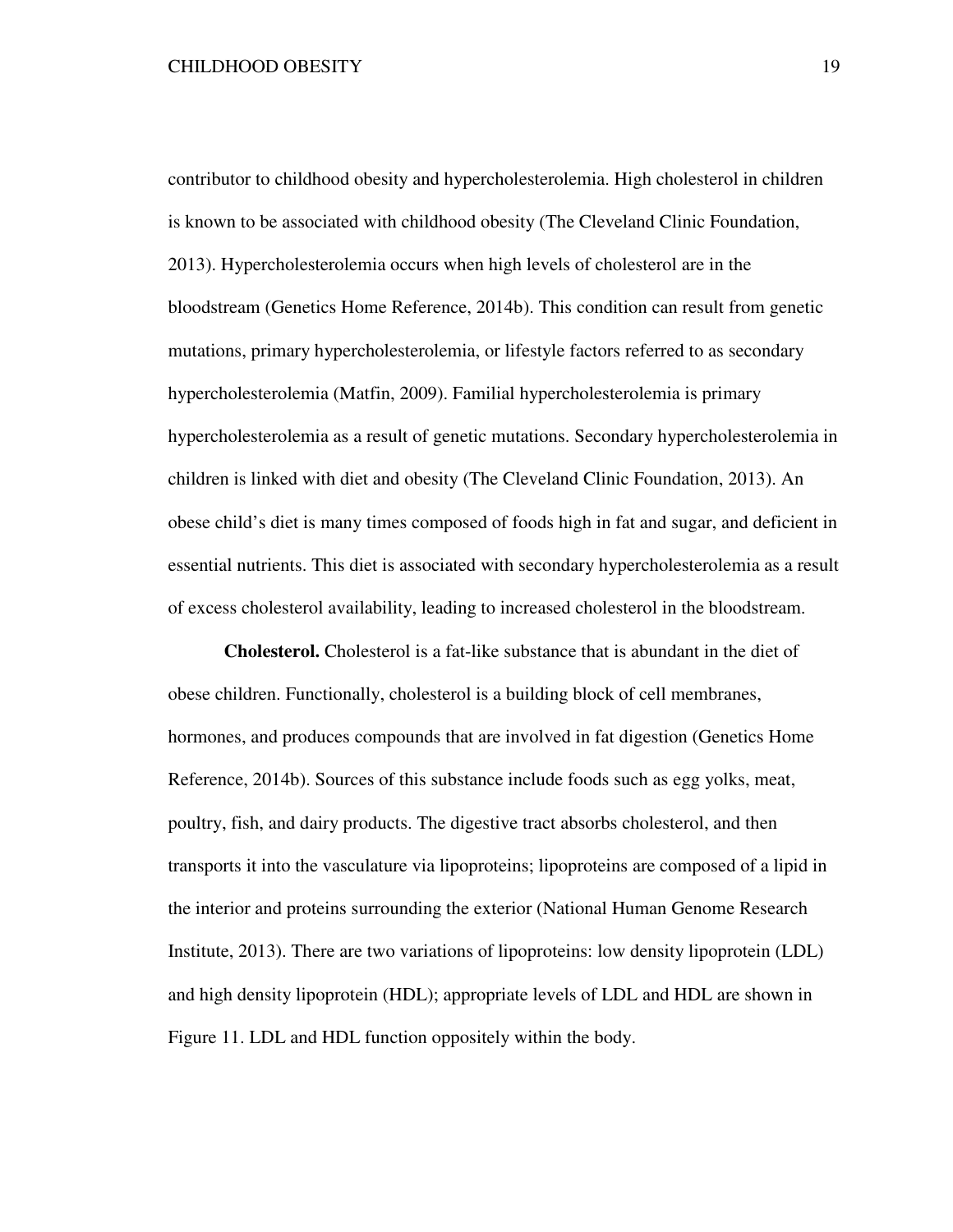### Removed for copyright purposes

**Figure 11:** Cholesterol levels in children (Eiland & Luttrell, 2010)

*LDL cholesterol.* Low density lipoproteins, referred to as *bad cholesterol*, is the primary carrier of cholesterol and is composed of 10% triglycerides, 50% cholesterol, and 25% protein (Matfin, 2009). LDL is removed from the bloodstream mainly via LDL receptors, but also by monocytes or macrophages. Body tissues are able to control their cholesterol intake by increasing or decreasing the amount of LDL receptors. The amount of plasma LDL is directly controlled by the removal of LDL by monocytes and macrophages; when LDL is absorbed by macrophages, located in the walls of arteries, the development of atherosclerosis begins. Increased LDL levels are the main contributor to the development of atherosclerosis, which is discussed later (Matfin, 2009).

*HDL cholesterol.* High density lipoprotein is beneficial to the body and helps to control cholesterol. HDL, known as *good cholesterol*, is composed of 5% triglycerides, 20% cholesterol, and 50% protein (Matfin, 2009). Functionally, HDL cholesterol operates opposite of LDL by removing cholesterol from tissues and transporting it to the liver for excretion. By promoting the removal of LDL from the body, HDL helps to decrease to risk of atherosclerosis. HDL has arterial protective functions by preventing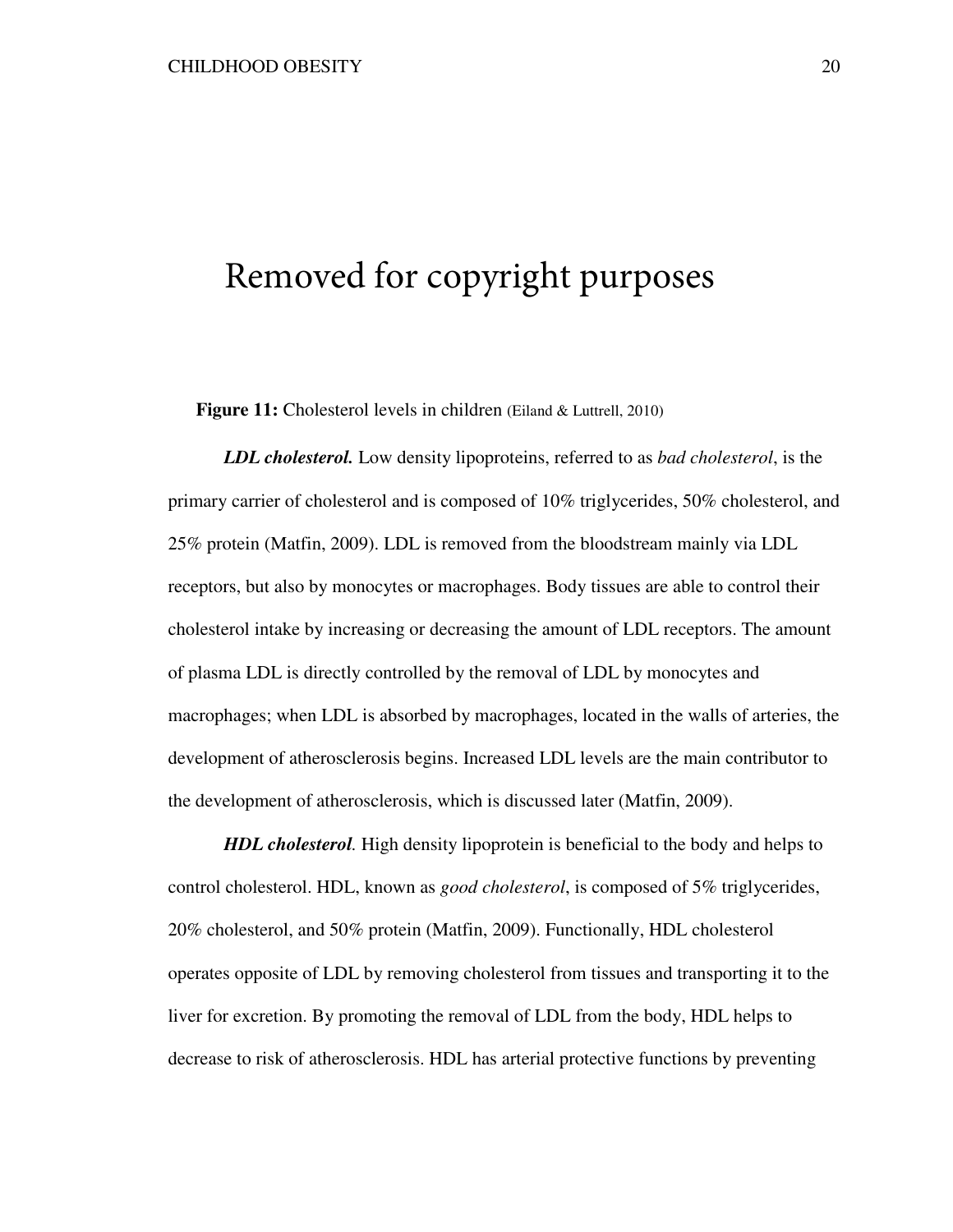the uptake of LDL by macrophages therefore decreasing atherosclerosis. Overall, children need adequate levels of HDL to combat the effects of LDL (Matfin, 2009).

#### **Familial Hypercholesterolemia**

#### **Definition.**

High cholesterol in children can be caused by diet or genetic mutations. Familial hypercholesterolemia is a genetically linked disease that is exacerbated by the presence of childhood obesity and high cholesterol. Familial hypercholesterolemia is an "inherited condition that causes high levels of LDL cholesterol levels beginning at birth and heart attacks at an early age" (National Human Genome Research Institute, 2013, para.1). Circulating high cholesterol within the vasculature, combined with the dysfunction in LDL removal results in extremely high levels of serum cholesterol predisposing children to cardiovascular events.

This condition is an autosomal dominant disease, which "refers to a gene on one of the 22 pairs

of autosomes (non-sex

chromosomes) [and]

Removed for copyright purposes

**Figure 12:** Autosomal Dominant inheritance pattern of Familial Hypercholesterolemia (FH Foundation, 2014)

describes a trait or disorder in which the phenotype is expressed in those who have inherited only one copy of a particular gene mutation" (Seal, 2011, p. 62). Due to the inheritance pattern, if one parent has this genetic defect they have a 50% chance of passing the disease to their offspring. Figure 12 illustrates familial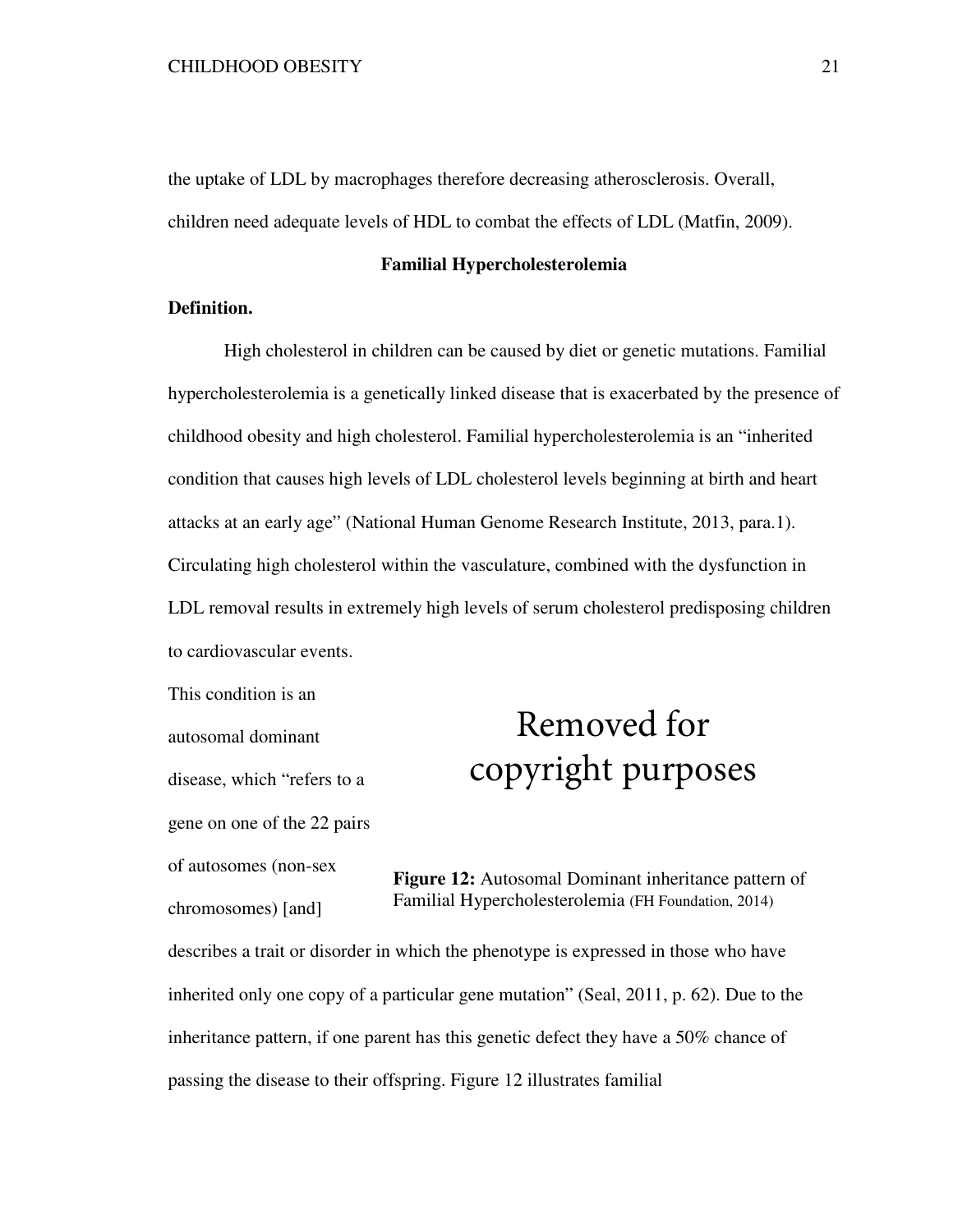hypercholesterolemia's inheritance pattern. Familial hypercholesterolemia results from mutations of LDLR, APOB, LDLRAP1, and PCSK9 genes (Genetics Home Reference, 2014b). Gene mutations cause an inability to remove LDL from the bloodstream resulting in high levels of LDL cholesterol (National Genome Research Institute, 2013). According to the American Academy of Pediatrics, FH screening is recommended in children after age 2 and before age 10 "if a family has a pattern of early heart attacks or heart disease defined as before age 55 for men and 65 for women" (FH Foundation, 2014, para. 8). Children are diagnosed with familial hypercholesterolemia if their total cholesterol is above 250 mg/dL and LDL is above 200 mg/dL. This condition affects approximately one in 500 people worldwide (Genetics Home Reference, 2014b). Familial hypercholesterolemia is a result of genetic mutations, altering the body's normal function.

#### **Genetic Links to Familial Hypercholesterolemia**

**Low density lipoprotein receptor gene.** Low Density Lipoprotein Receptor (LDLR) mutation is the main cause for the development of familial

## Removed for copyright purposes

**Figure 13:** LDLR Gene (Genetics Home Reference, 2014c) hypercholesterolemia. LDLR, located on the short arm of chromosome 19 shown in Figure 13, provides instructions for the production of lowdensity lipoprotein receptors (Genetics Home Reference, 2014c). Normally, low density lipoprotein receptors are located on the outer surface of cells and bind with LDL circulating in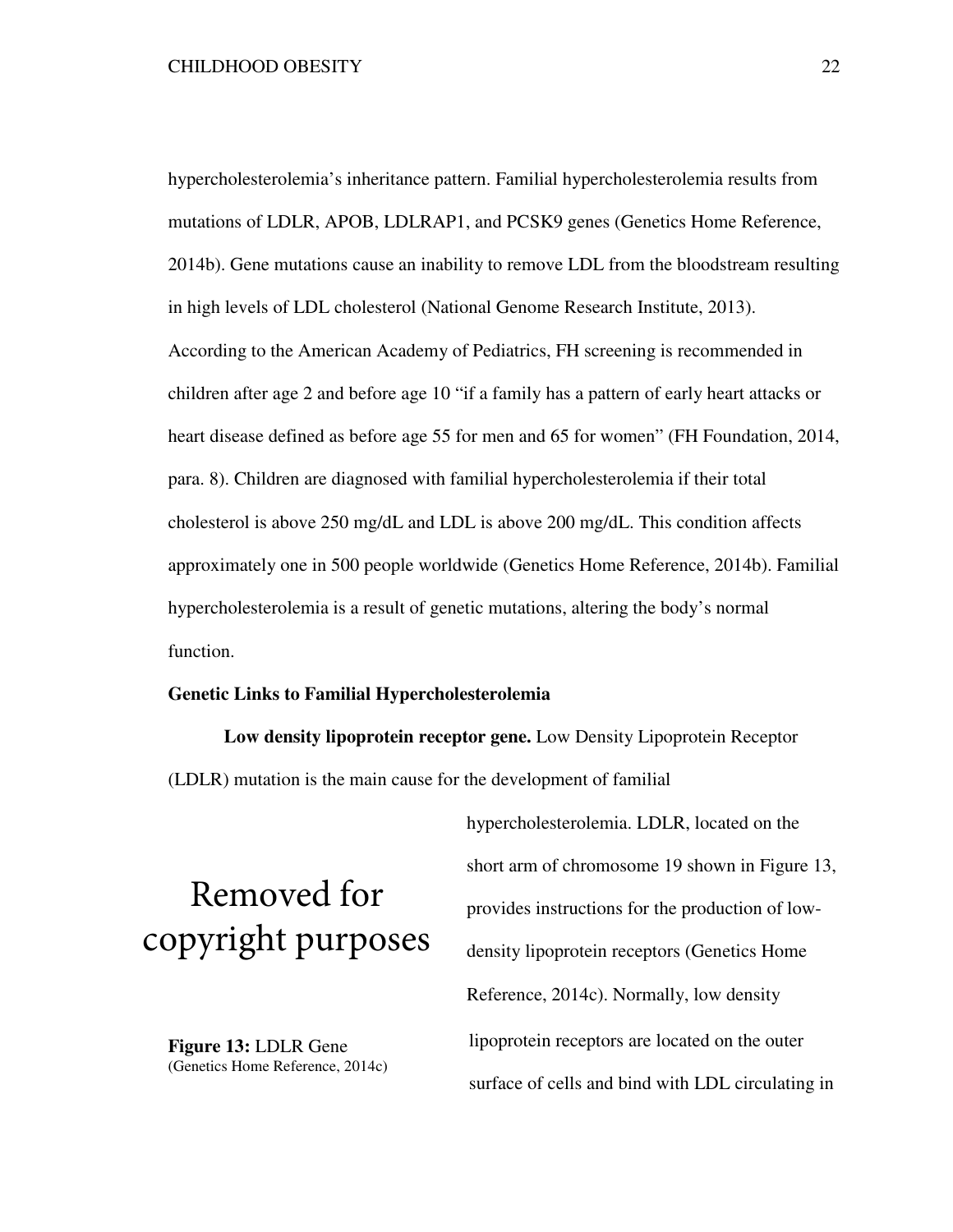the bloodstream to transport them into the cell. Once transported into the cell, LDL is then degraded and releases cholesterol, which is then available to be used, stored, or excreted. After releasing cholesterol within the cell, LDL receptors return to the surface of the cell and the process beings again. Due to their integral part in LDL transport, LDLRs regulate the amount of cholesterol in the bloodstream. Familial hypercholesterolemia is a result of a mutated LDLR gene; over 1,000 mutations have been discovered concerning this gene. Mutations decrease the number of LDL receptors produced, causing an inability to remove LDL from the vasculature, resulting in high cholesterol levels. If a child inherits one mutated LDLR gene, one affected gene from one parent and one normal gene from the other parent, the child has an increased risk of cardiovascular disease beginning in their 40s or 50s. If two mutated LDLR genes are inherited, one mutated gene from each parent, a severe form of hypercholesterolemia is present in childhood. Unfortunately, LDLR gene mutations result in familial hypercholesterolemia and predispose children to high cholesterol (Genetics Home Reference, 2014c).

**Apolipoprotein B gene.** Apolipoprotein B (APOB) is involved in the removal of LDL from the vasculature. This gene is located on the short arm of chromosome 2 shown

### Removed for copyright purposes

**Figure 14:** APOB Gene (Genetics Home Reference, 2014a)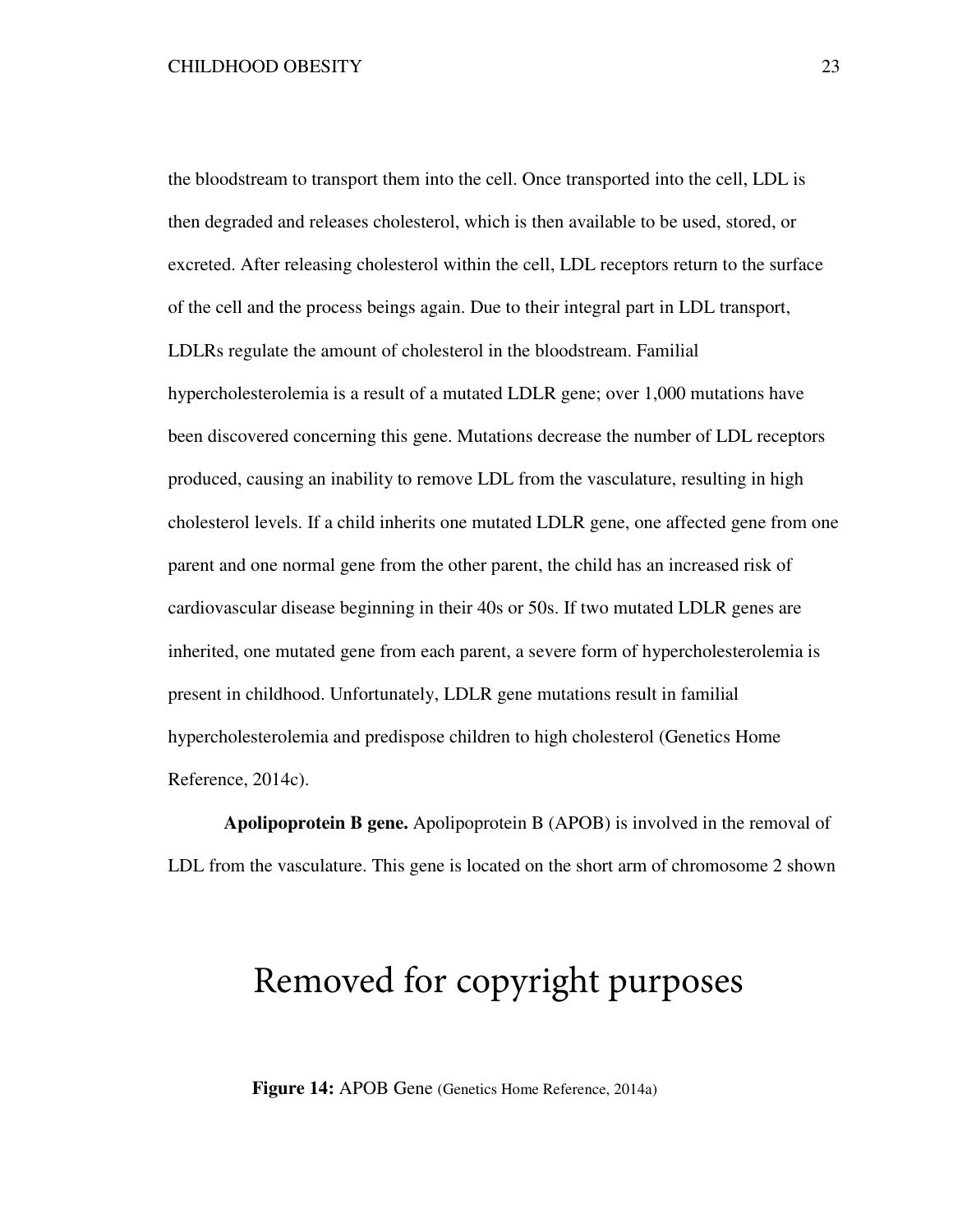in Figure 14, and provides instructions for making Apolipoprotein B (Genetics Home Reference, 2014a). Two forms of Apolipoprotein B are available: Apolipoprotein B-48 and Apolipoprotein B-100; both forms compose lipoproteins which transport cholesterol in the bloodstream. Apolipoprotein B-48, produced in the intestines, is a component of chylomicron; after digestion of a meal, chylomicrons are formed to transport fat and cholesterol from the intestine to the blood stream. Apolipoprotein B-100, synthesized in the liver, is a component of very low-density lipoproteins (VLDL), intermediate-density lipoproteins (IDL), and low-density lipoproteins (LDL) all of which carry fat and cholesterol in the vasculature. Apolipoprotein B-100 allows VLDL, IDL, and LDL to attach to receptor sites, specifically within the liver. Altered Apolipoprotein B prevents LDL from attaching to receptor sites, decreasing the amount of LDL and cholesterol removed from the blood stream. Mutations of APOB cause increased levels of serum cholesterol and an increased risk of cardiovascular disease (Genetics Home Reference, 2014a).

**Low density lipoprotein receptor adaptor protein 1 gene.** Low Density Lipoprotein Receptor Adaptor Protein 1 (LDLRAP1) plays an integral role in the transport of cholesterol into the cell. Figure 15 illustrates the position of the LDLRAP1

### Removed for copyright purposes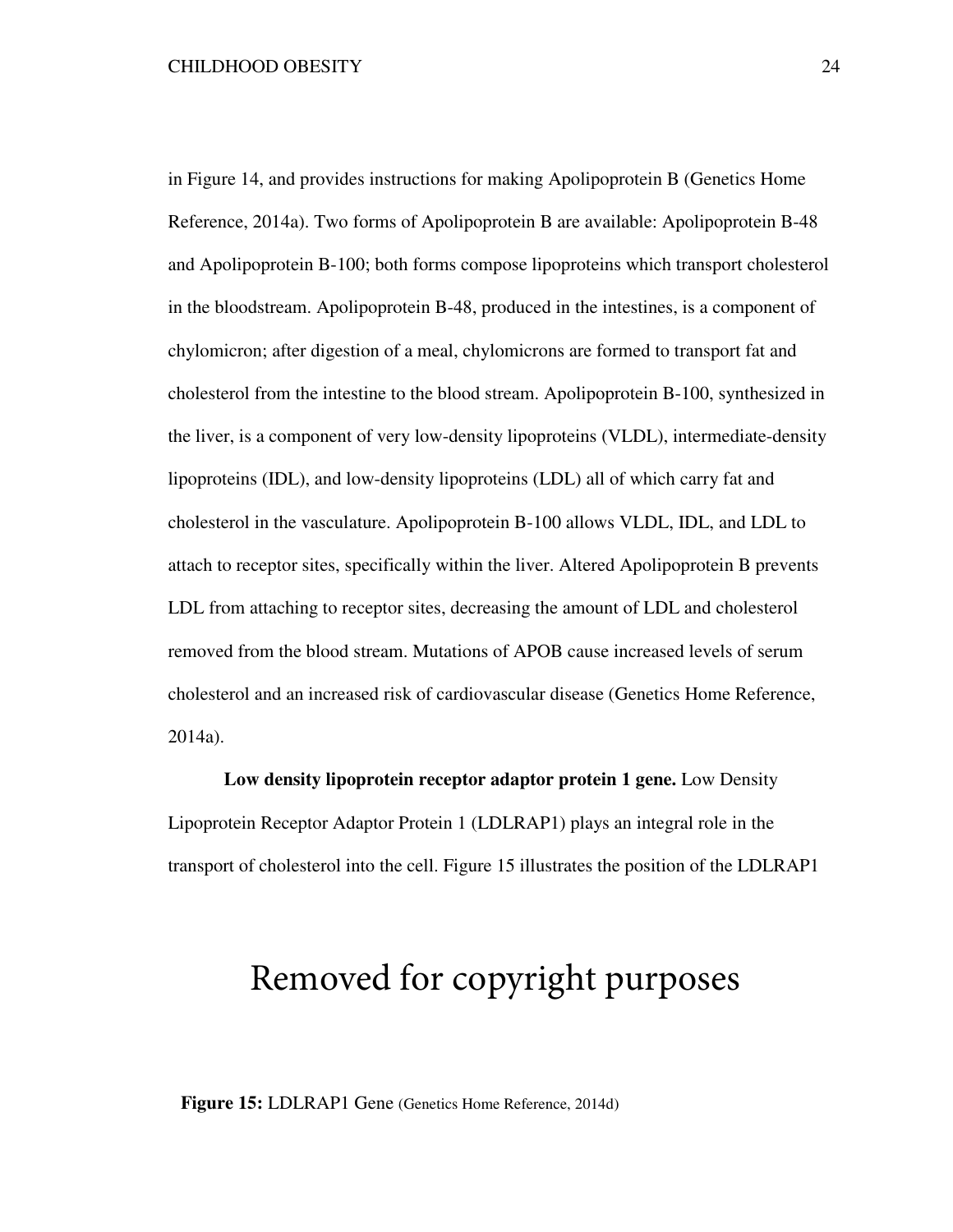gene on the short arm of chromosome 1, which codes for a protein that removes cholesterol from the bloodstream (Genetics Home Reference, 2014d). The LDLRAP1 protein is involved in moving LDLR bound to LDL from the surface of the cell to the interior of the cell where the cholesterol is released. Gene mutations lead to the synthesis of a small dysfunctional LDLRAP1 protein or deficiency of the LDLRAP1 protein. In the absence of the LDLRAP1 gene, LDLR is unable to transport LDL from the bloodstream into the cell effectively. Although LDL is still able to bind with LDLR, the LDL is not properly transported within the cell causing the LDL to remain in the vasculature. The mutation of LDLRAP1 contributes to the development of familial hypercholesterolemia (Genetics Home Reference, 2014d).

**Proprotein convertase subtilisin/kexin type 9 gene.** Proprotein Convertase Subtilisin/Kexin Type 9 (PCSK9) contributes to the development of familial hypercholesterolemia in children due to a mutated gene. This gene found on the short arm of chromosome 1 shown in Figure 16, codes for a protein that helps to regulate the

### Removed for copyright purposes

#### Figure 16: PCSK9 Gene (Genetics Home Reference, 2014g)

amount of cholesterol within the vasculature (Genetics Home Reference, 2014g). PCSK9 helps to control the amount of LDL receptors present on the surface of liver cells to determine the rate of cholesterol removal from the blood. Cholesterol levels are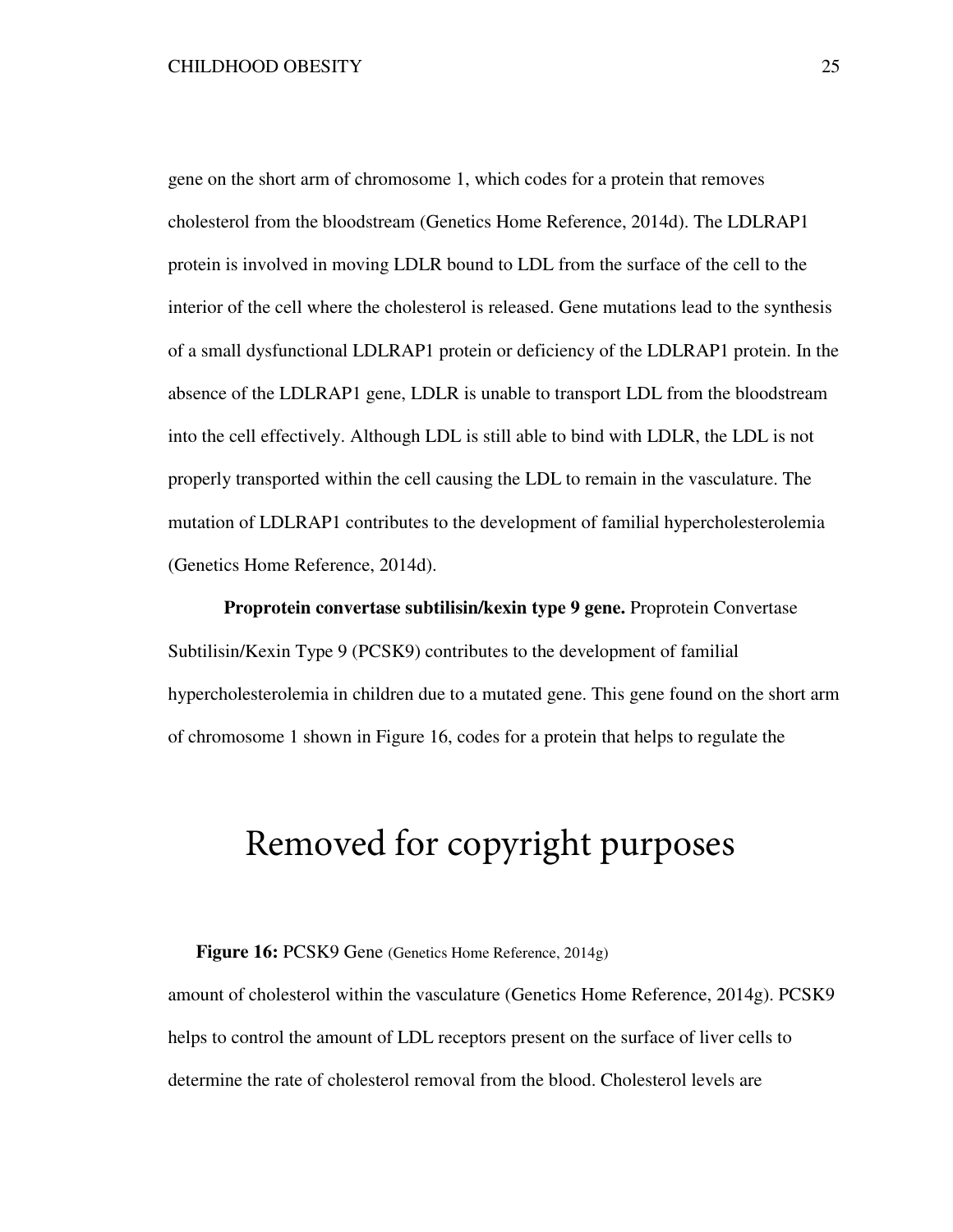controlled by PCSK9 through the degradation of LDL receptors before they reach the surface of the cell. In the presence of a mutated PCSK9, one amino acid is altered resulting in the enhanced activity of PCSK9. Overactive PCSK9 results in a decreased amount of LDL receptors on the cell surface causing increased LDL levels in the blood vessels. As a result of deficient LDL receptors, cholesterol increases contributing to familial hypercholesterolemia (Genetics Home Reference, 2014g).

#### **Atherosclerosis**

#### **Definition**

Familial hypercholesterolemia and excess cholesterol contribute to the development and progression of atherosclerosis. Atherosclerosis is hardening of the arteries from the accumulation of fatty lesions in arteries, particularly the coronary arteries (Matfin, 2009). This is a degenerative disease that originates in childhood (Raghuveer, 2010). Risk factors for the development of atherosclerosis include both modifiable and non-modifiable risk factors such as hypercholesterolemia, family history of heart disease, obesity, and male gender (Matfin, 2009). The presence of obesity and familial hypercholesterolemia in a child greatly increases the risk of developing heart disease at an early age.

#### **Classification of Atherosclerosis**

Three types of atherosclerosis exist: fatty streaks, fibrous atheromatous plaque, and complicated lesions.

**Fatty streaks.** Children as young as one year old begin developing fatty streaks, independently of other predisposing risk factors (Matfin, 2009). Fatty streaks are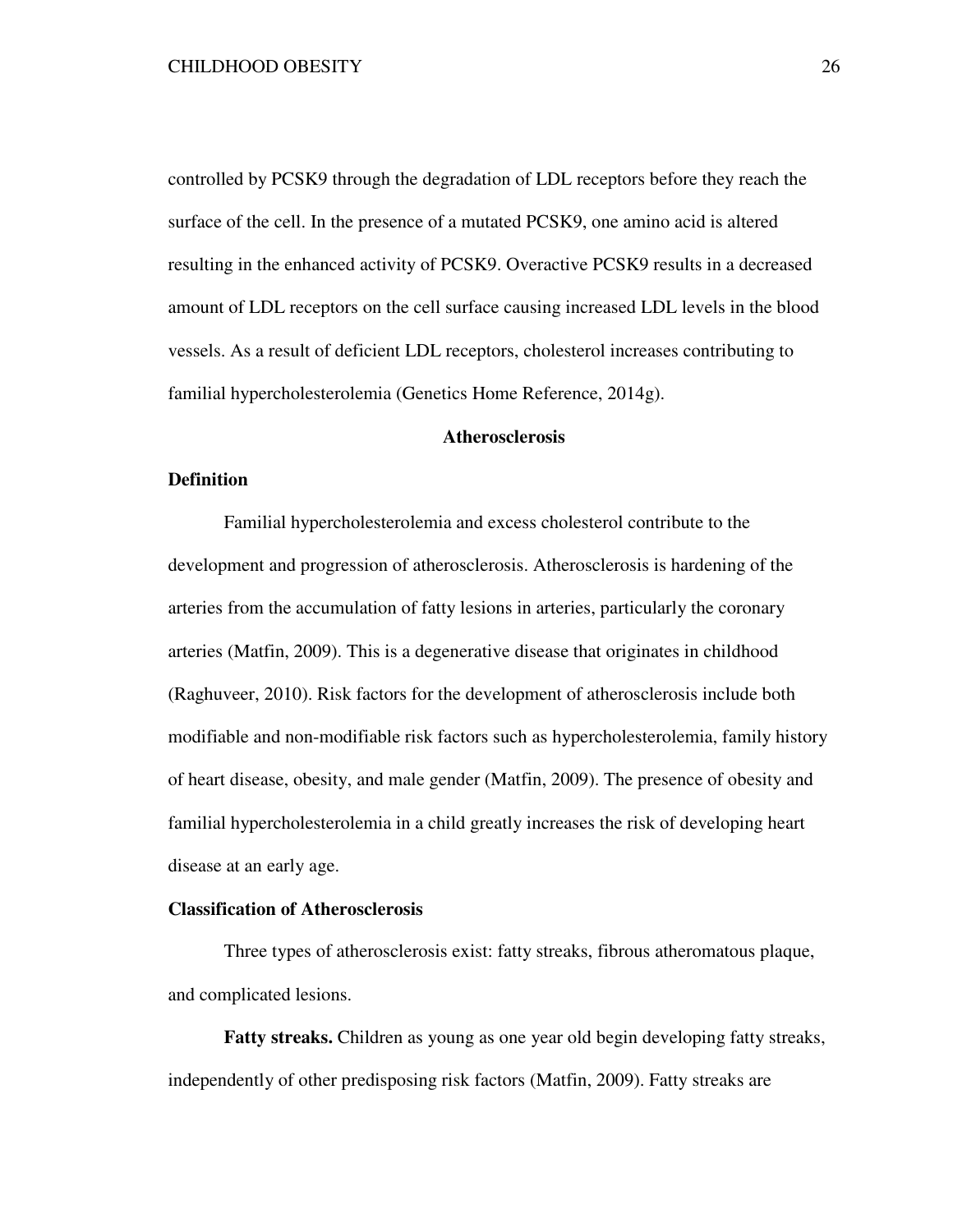composed of macrophages and smooth muscle cells which are part of the vessel wall that have become infiltrated with lipids, forming foam cells. As cholesterol levels increase in the blood stream, monocytes engulf cholesterol and attach to the endothelium, where they then transition through the wall and transform into macrophages. Within the vasculature fatty streaks increases until a child reaches age 20, then either decrease or remain constant. The Bogalusa Heart Study discovered that 50% of children and 85% of young adults had fatty streaks within their arteries, supporting the belief that atherosclerosis development begins early in childhood (Eiland & Luttrell, 2010). After the development of fatty streaks, atherosclerosis progresses to fibrous atheromatous plaques (Matfin, 2009).

**Fibrous atheromatous plaques.** Fibrous atheromatous plaques contribute to the cardiovascular effects of atherosclerosis. Clinically, these plaques are the most common cause of atherosclerosis (Matfin, 2009). Lipids and vascular smooth muscle are the basis for fibrous atheromatous plaques, which cause the formation of scar tissue and eventually calcification of the plaque. The core of the plaque is composed mainly of cholesterol then encapsulated by a fibrous cap and a layer of smooth muscle. As the lesion grows, it occludes blood flow within the arteries causing a blockage. As a result of impeding blood flow, a myocardial infarction (heart attack) or ischemic infarction (stroke) can occur (Matfin, 2009).

**Complicated lesions.** Complicated lesions are a result of the combination and progression of atherosclerosis. As the fibrous plaque presents with hemorrhage and ulceration, platelets accumulate and scar tissue is formed (Matfin, 2009). Activated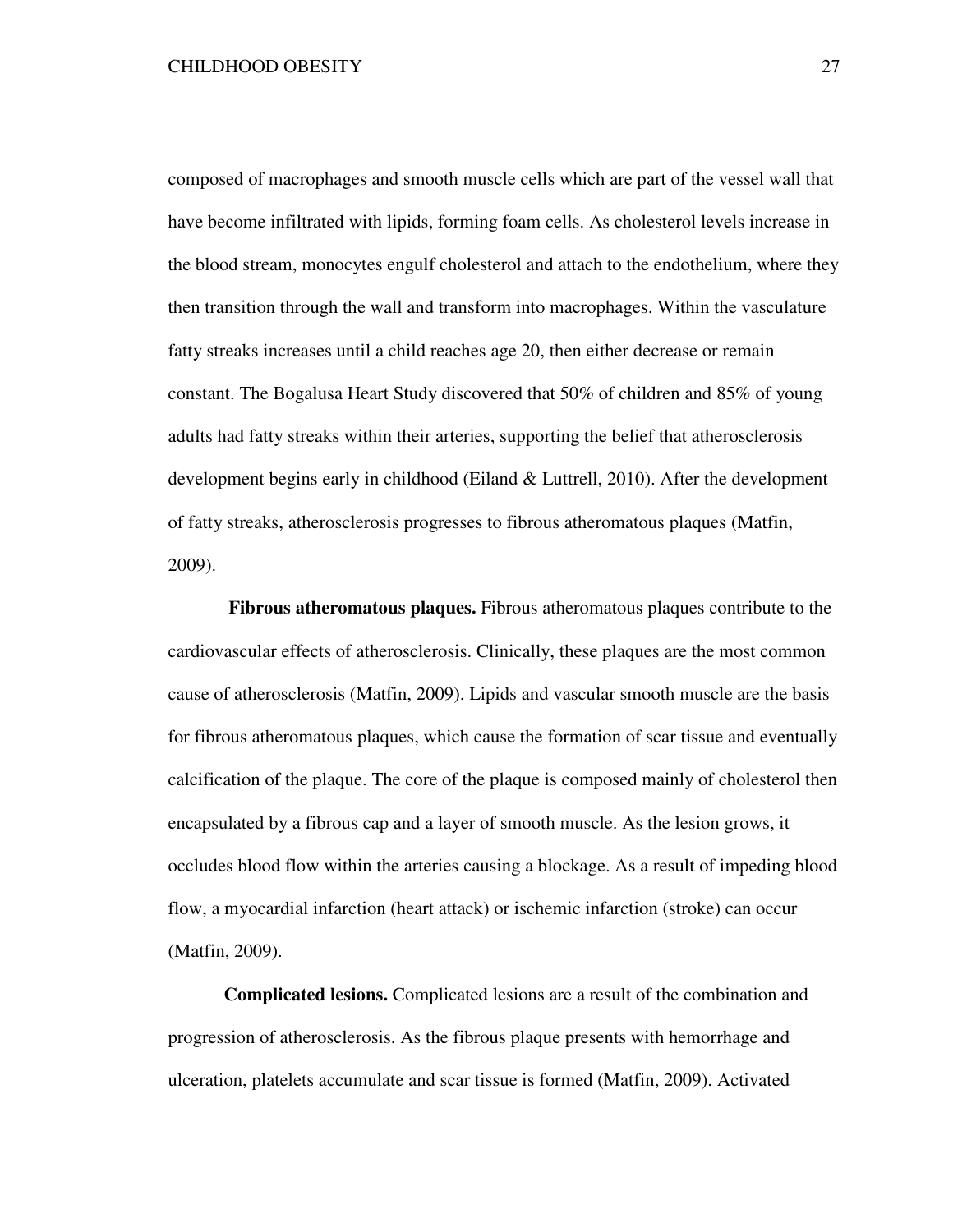#### CHILDHOOD OBESITY

macrophages release free radicals that oxidize LDL, which is damaging to the endothelial CHILDHOOD OBESITY<br>
macrophages release free radicals that oxidize LDL, which is damaging to the endothelial<br>
wall and causes hemorrhage. Hemorrhage activates the inflammatory response, resulting in the aggregation of platelets and fibrin to the damaged area, which can further occlude the blood vessel. As blood flows near the plaque, turbulence occurs, resulting in thrombosis or blood clots. thrombosis or blood clots. Atherosclerosis is a process that occurs throughout time. Atherosclerosis is a process that occurs throughout time. The

earliest manifestation of atherosclerosis is a fatty streak accumulation of lipidearliest manifestation of atherosclerosis is a fatty streak accumulation of lipid-<br>filled macrophages within the arterial intima. Progressive lipid accumulation over time results in macrophage and smooth muscle proliferation and development of a<br>fibrous plaque, ... plaque increases in size over years ... which leads to slow fibrous plaque, ... plaque increases in size over years ... which leads to slow occlusion of the vessel or sudden occlusio occlusion of the vessel or sudden occlusion of a distal vessel because of plaque n of a distal vessel because of plaque embolization. (Raghuveer, 2010 (Raghuveer, 2010, pp. 3S-4S)

### Removed for copyright purposes

**Figure 17 17:** Atherosclerosis Di Atherosclerosis Disease Process beginning at beginning at age zero and progressing to age progressing to age 70 (Raghuveer, 2010 (Raghuveer, 2010, p.1516S)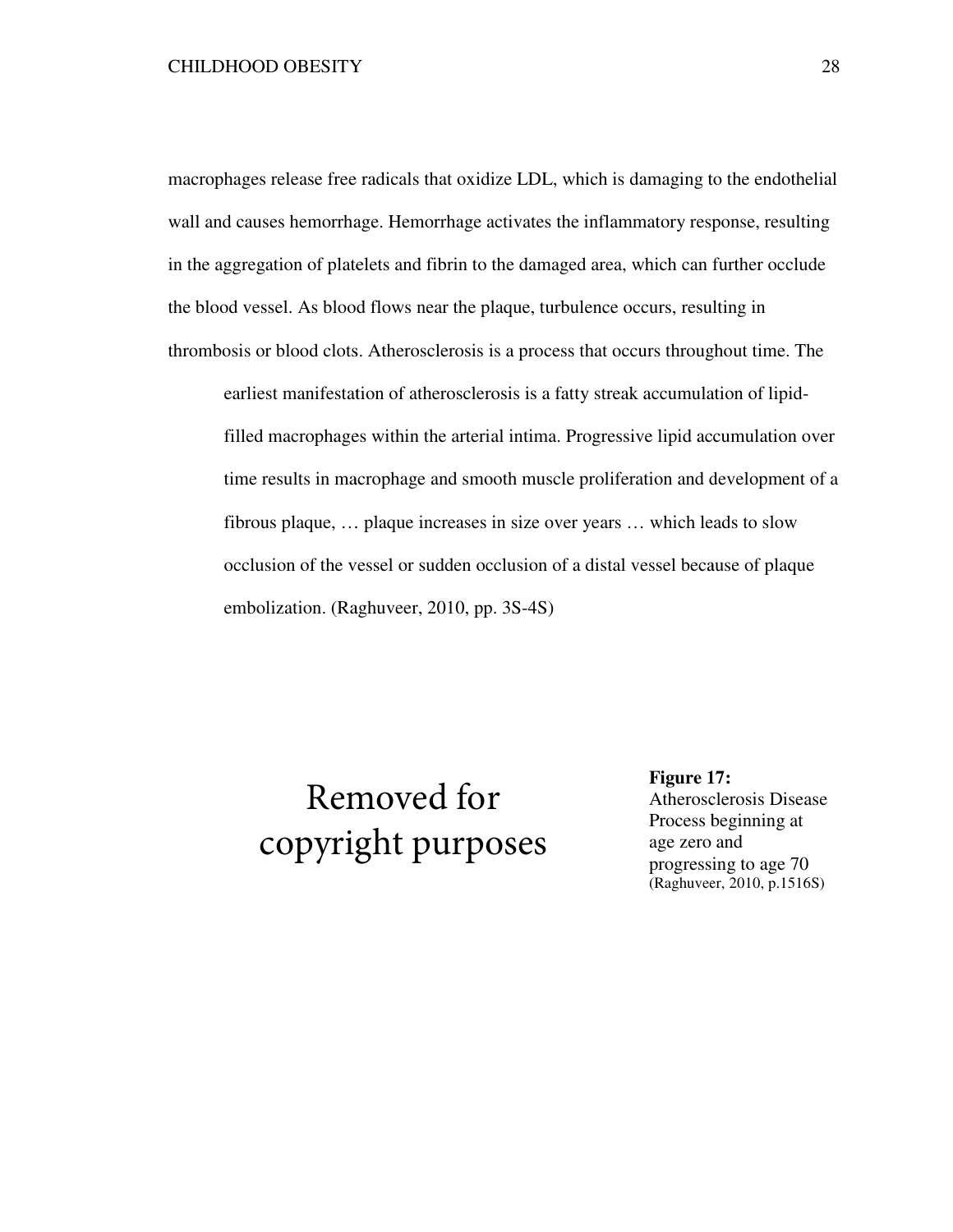As fatty streaks start accumulating in childhood, the presence of excess cholesterol aggravates arterial disease and predisposes to myocardial infarction. Atherosclerosis results in the occlusion of blood flow to various tissues throughout the body that can result in various disease processes. Figure 17 reveals the progression of atherosclerosis from birth to age 70 and the disease processes that can result. At birth, atherosclerosis is absent, but begins to develop throughout childhood until it is clinically present in middle age (Matfin, 2009).

#### **Pharmacotherapy in Pediatrics**

As a result of the increased prevalence of childhood obesity and familial hypercholesterolemia, pharmacotherapy is implemented to decrease cardiovascular disease. Childhood obesity with a high fat diet can exacerbate familial hypercholesterolemia. Treatment of hypercholesterolemia with pharmacologic agents in the pediatric population is controversial due to side effects of medications. Among all medications used to control adult cholesterol levels, statins have been found to be effective and safe in the treatment of familial hypercholesterolemia in the pediatric population (Eiland & Luttrell, 2010). Statins are pharmacologically classified as 3 hydroxy-3-methyl-glutaryl coenzyme A (HMG-CoA) reductase inhibitors, which reduce blood levels of triglycerides and LDL by inhibiting HMG-CoA reductase. Pharmacological therapy of familial hypercholesterolemia is relatively new; therefore, no specific dosing and treatment criteria have been established. The American Academy of Pediatrics recommends treating high cholesterol in children eight years and older if the following conditions are met: LDL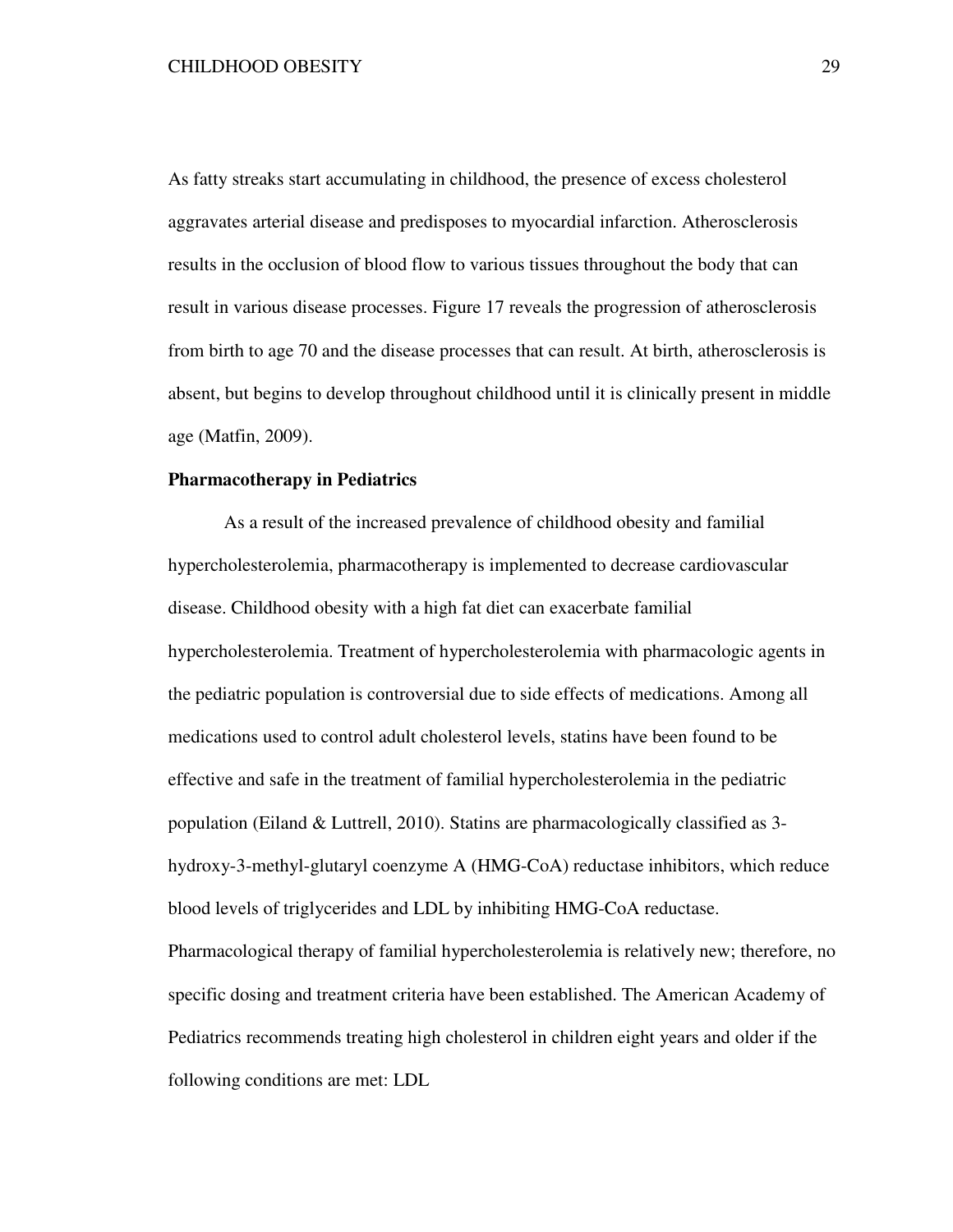greater than 190 mg/dL in patients with no risk factors for cardiovascular disease if diet modification has been unsuccessful … LDL greater than 160 mg/dL who have a family history of premature onset of cardiovascular disease or other risk factors including obesity, hypertension, or cigarette smoking, … and LDL greater than 130 mg/dL who have diabetes. (The Cleveland Clinic Foundation, 2013, para. 4)

Treatment includes both lifestyle interventions and medication therapy, although diet and exercise interventions should be done for six months to one year before initiating medication (Eiland  $& Lut.$  2010). One exception to this recommendation is that since familial hypercholesterolemia is a genetic disease, children may not respond to dietary intervention and may require medication earlier. Pravastatin has been approved by the FDA for use in children eight years old and up; lovastatin, simvastatin, fluvastatin, atorvastatin, and rosuvastatin have been approved by the FDA for children ten years and older. Overall, statins have been shown to reduce LDL cholesterol 17 to 50% from a child's baseline level. Side effects of statin use include headache, myalgia, and gastrointestinal symptoms, all of which decrease with continued use. Myalgia, known as muscle aches and soreness, is the most concerning side effect in children. Children suffering from myalgia may have a decreased level of activity, further contributing to childhood obesity and an increase in cholesterol levels, which was the initial basis for treatment. Nurses must educate children and parents concerning pharmacotherapy to enhance their compliance. Overall, it is important to manage cholesterol levels in children to decrease their risk of cardiovascular disease (Eiland & Luttrell, 2010).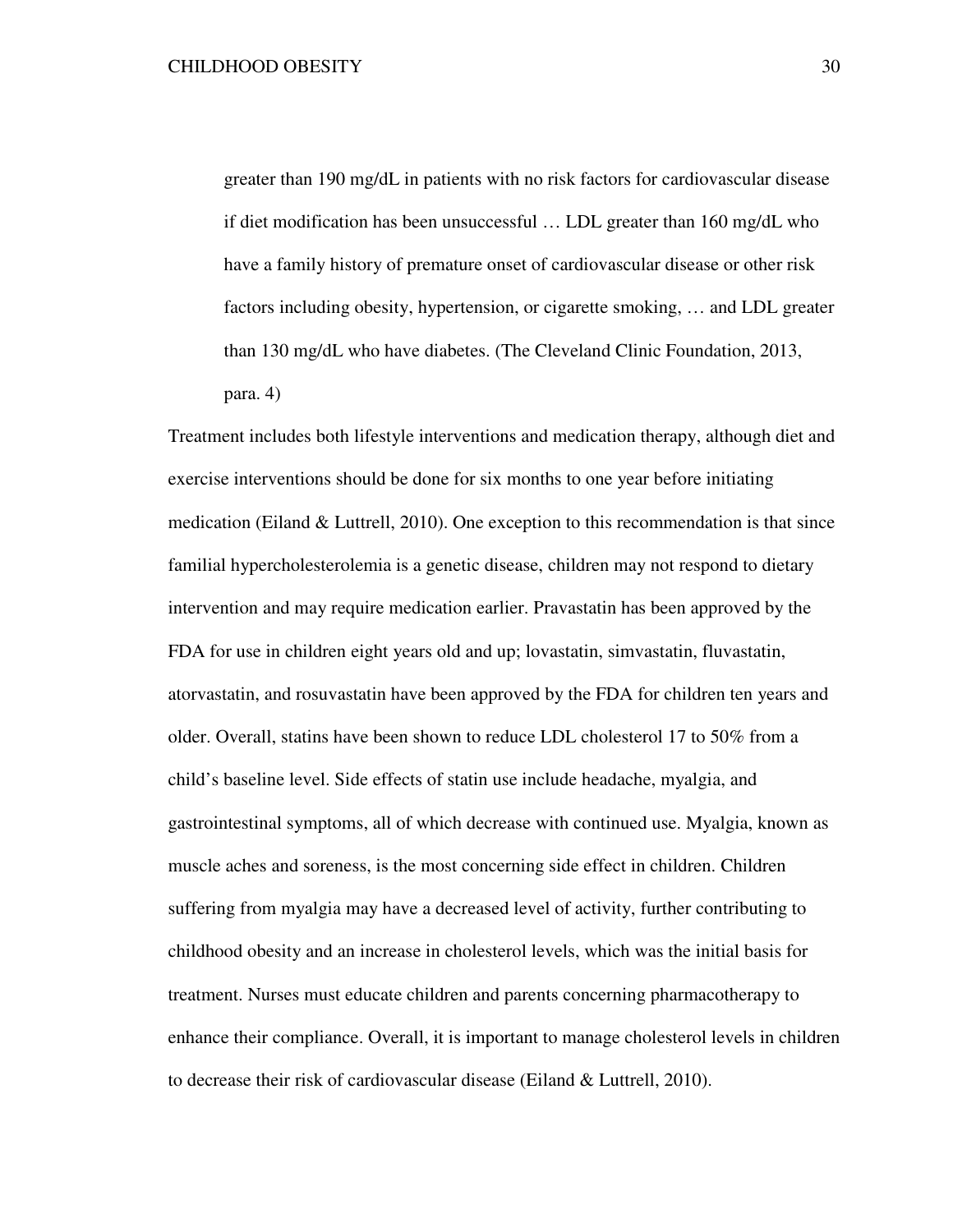#### **Cardiovascular Disease**

In the presence of familial hypercholesterolemia and childhood obesity, children are at an increased risk of developing cardiovascular disease. Across America, obesity has become the leading cause of premature heart attack (American Heart Association, 2011). Extreme body fat seen in obesity is correlated with high cholesterol and hypertension, both of which add an increased workload on the heart. Excess cholesterol in the bloodstream increases an individual's risk of developing heart disease and atherosclerosis (Genetics Home Reference, 2014b). Damage to the vasculature caused by atherosclerosis can result in coronary artery disease or myocardial infarction. Statistics reveal that overweight children between the ages of 7 to 13 years old are already at an increased risk of developing heart disease beginning at age 25 (American Heart Association, 2011). Research shows that 60% of overweight children between the ages 5 to 10 years old already have one risk factor for heart disease such as high cholesterol, high triglycerides, high insulin, or hypertension; 25% of children ages 5 to 10 already have two or more heart disease risk factors. As a result of choices made in childhood, children are at risk of developing cardiovascular disease that will be present for the remainder of their lives. Adolescents who are both obese and have high triglyceride levels have arteries similar to 45 year-olds. Childhood obesity affects the vasculature, leading to the premature onset and acceleration of atherosclerosis (Raghuveer, 2010). Acceleration of atherosclerosis results in cardiovascular effects, such as myocardial ischemia and myocardial infarction occurring in children. Unfortunately, due to the increase in childhood obesity in past years, coronary artery disease is expected to increase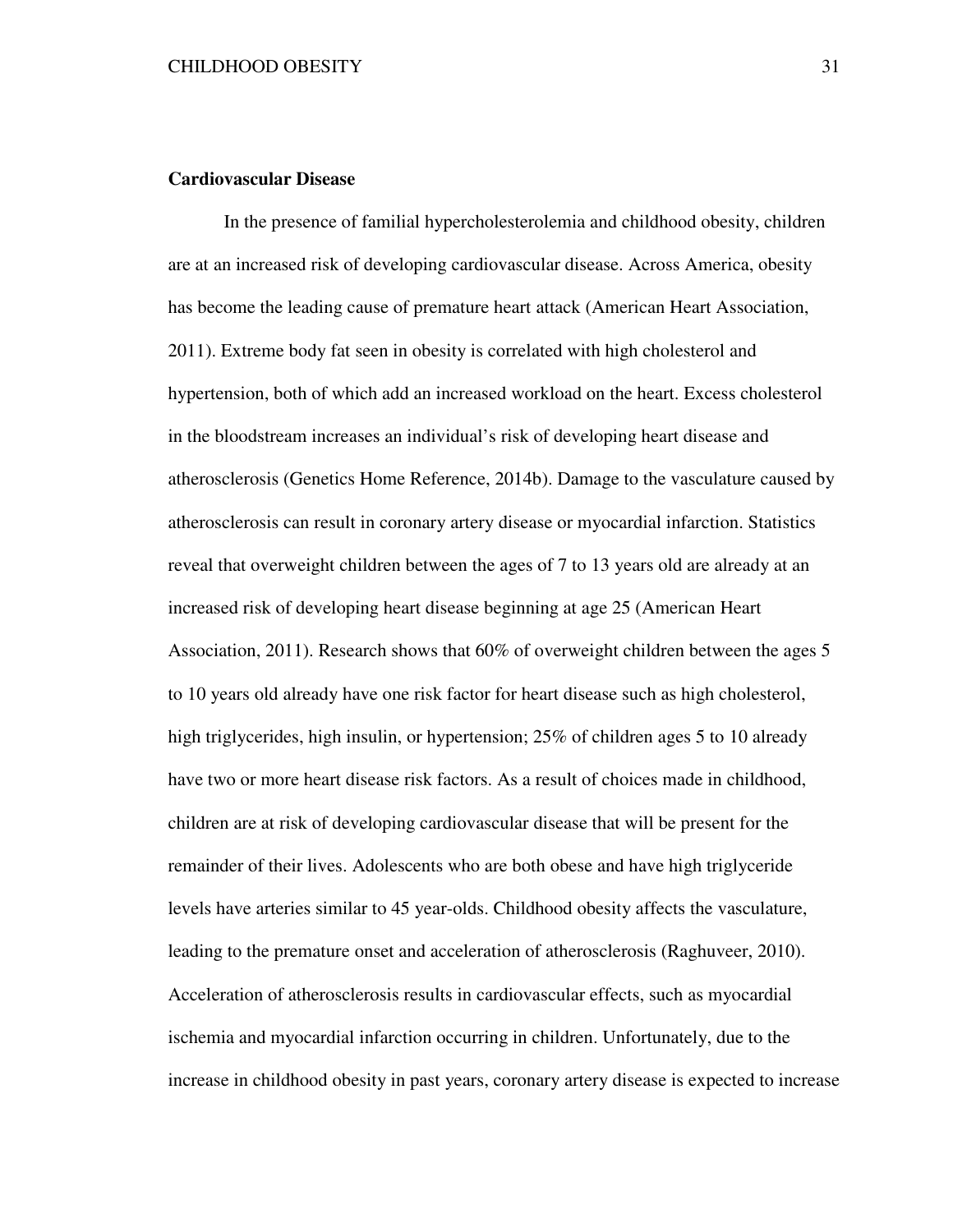5 to 16% by 2035. The atherosclerosis disease process begins early in childhood and progresses into adulthood (American Heart Association, 2012). In the presence of childhood obesity and familial hypercholesterolemia, atherosclerosis is exacerbated which leads to cardiovascular disease. Childhood obesity and familial hypercholesterolemia, both genetic based diseases, contribute to the development of cardiovascular disease in children.

#### **Nurse Role in Preventing Childhood Obesity**

Nurses play a key role in the prevention of modifiable risk factors and education of the genetic risk factors of childhood obesity. Education of the entire family unit is essential to the prevention of childhood obesity (Rabbitt & Coyne, 2012). Children are generally unable to change their eating and health habits alone; therefore, the family unit must be involved and participate in changes.

The nurse can prevent and reduce the occurrence of childhood obesity through community and school nursing. In both avenues the nurse can implement education of a healthy diet and adequate exercise program for children. A diet high in fruits, vegetables, whole grains, low-fat dairy products, and lean meats should be encouraged; additionally, a diet low in saturated and trans fats, cholesterol, sodium and added sugars should be followed (National Institute of Child Health and Human Development, 2012). Healthcare workers can refer families to ChooseMyPlate.gov which is a program developed by the USDA to promote healthy eating habits. Adequate exercise for children must also be promoted. Children and adolescents need at least 60 minutes of physical activity each day (National Institute of Child Health and Human Development, 2012). It is important to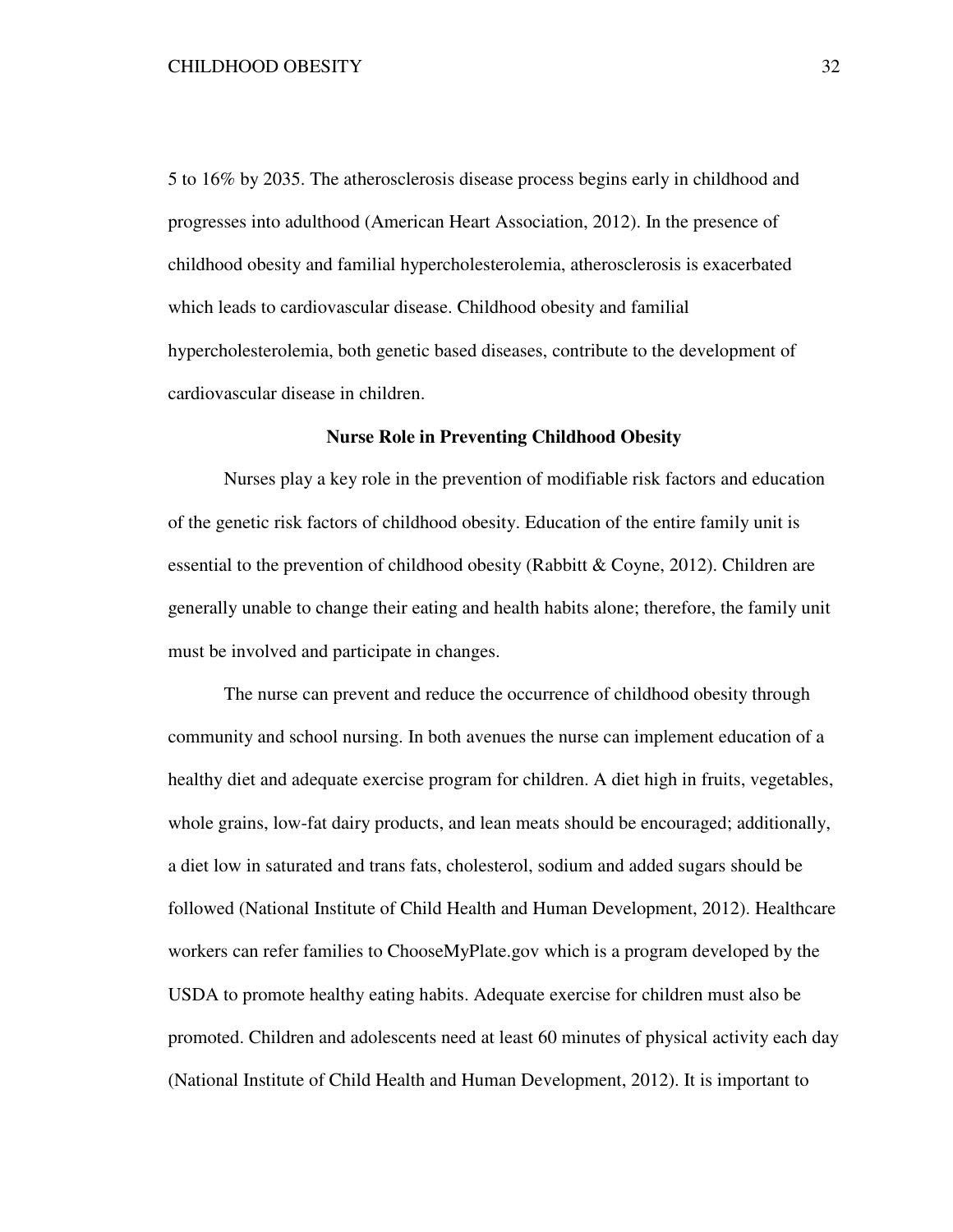#### CHILDHOOD OBESITY 33

tailor the exercise program to the child and include the child in the decision-making process to optimize the success of the exercise program. Along with the promotion of physical activity, the nurse should insist that sedentary activities be limited to two hours per day (Rabbitt & Coyne, 2012). Limiting the amount of time spent playing video games, watching television, and playing on the computer will create time for children to play outside and be physically active. It is essential that the nurse promotes healthy behaviors and does not focus on restrictive diets and over exercising, which could predispose a child or adolescent to an eating disorder (Rabbitt & Coyne, 2012).

Nurses also play a role in educating the public about the role of genetics in the development of childhood obesity. Human Genome Research verifies that genes play a role in the development of childhood obesity; however, specific environmental factors must also be present (Seal, 2011). Not only are nurses involved in education, but also have "a crucial role in the prevention and treatment of obesity by identifying the modifiable risk factors, evaluating individuals and their families, and collecting detailed family health histories" (Seal, 2011, p. 65). Health histories include at least three generations and plot out family members and diseases to search for an inheritance pattern. Family members should be provided with information about genetic testing which is currently only available for monogenic and syndromic forms of obesity. Although genetic testing will not prevent childhood obesity, it will allow families to be aware that they have a predisposition to obesity. Overall, the nurse plays an integral role in the prevention and education of childhood obesity.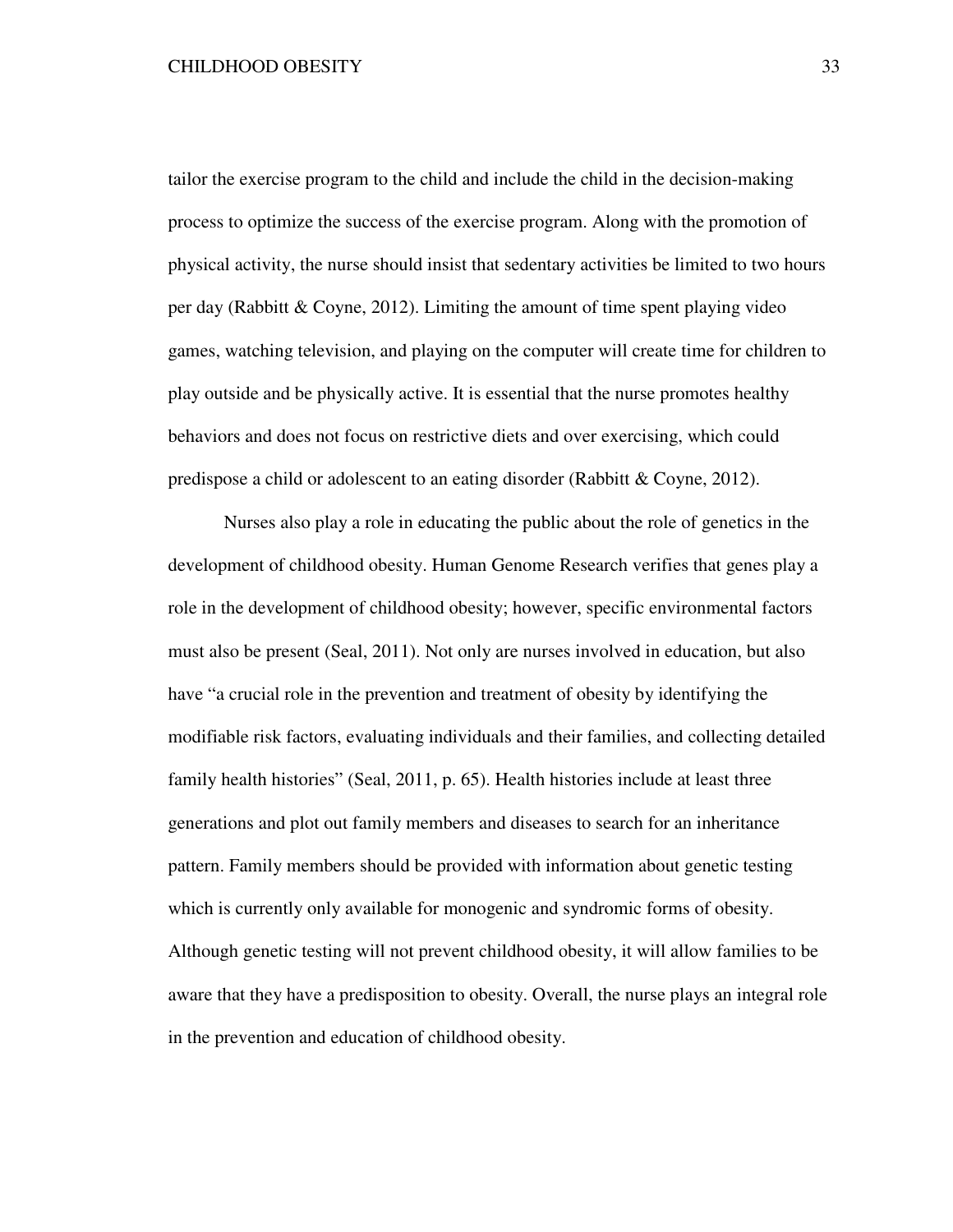Childhood obesity has become an epidemic in the United States of America within recent years. Research has focused on the genetics of pediatric obesity in order to identify gene mutations that disrupt the body's normal functioning and predispose children to disease. Obesity within the pediatric population has led to a surge of high cholesterol levels within children, so much so that medications are now administered to children to manage this condition. High cholesterol also exacerbates familial hypercholesterolemia, a genetically based disease that occurs in children. As a result of dysfunction in cholesterol utilization and storage, cholesterol remains within the blood stream, increasing the risk of atherosclerosis development. Childhood obesity, familial hypercholesterolemia, and atherosclerosis all contribute to the development of cardiovascular disease in children. The childhood obesity epidemic must be stopped before it steals the lives of America's children.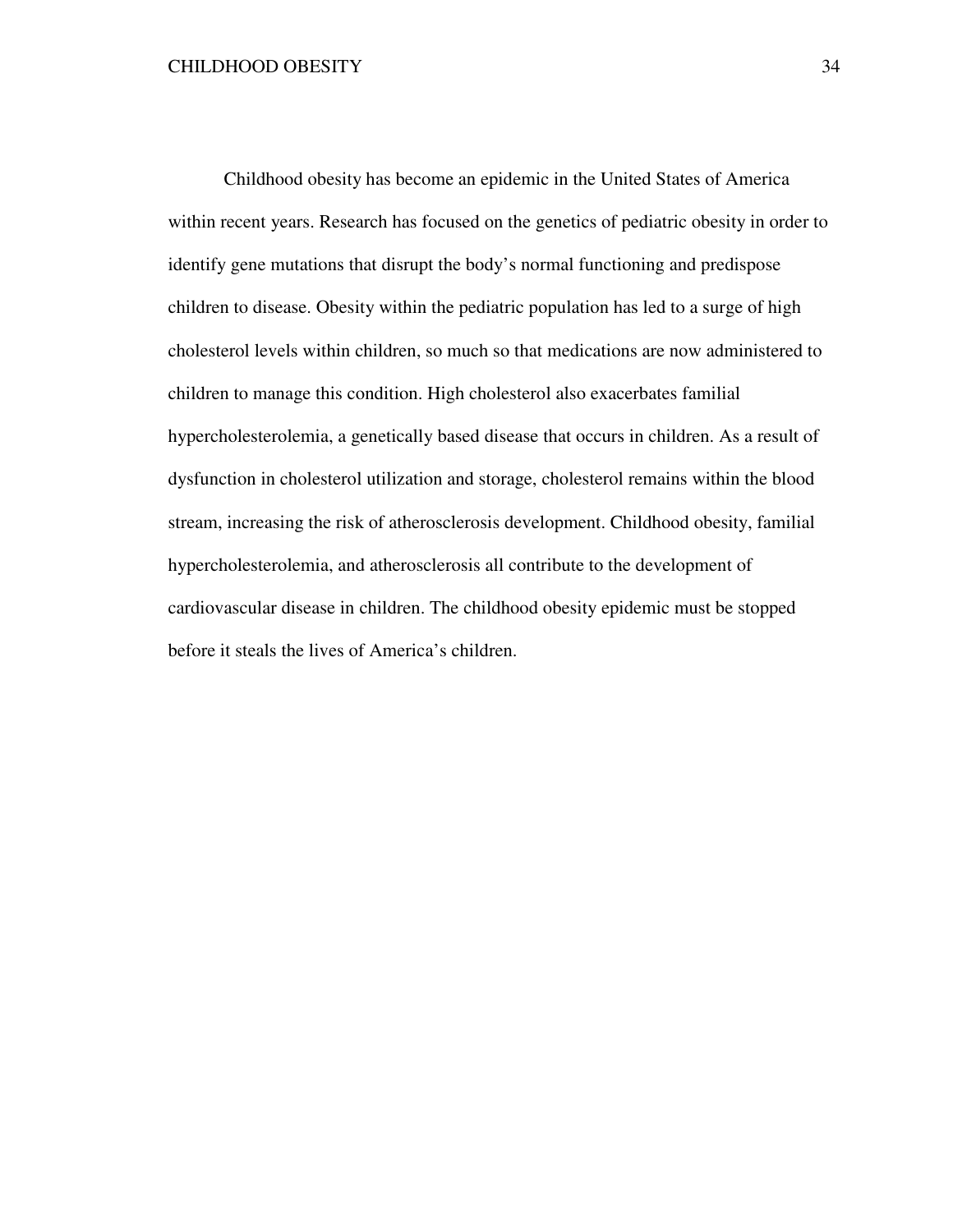#### References

- American Heart Association. (2011). Understanding childhood obesity. Retrieved from http://www.heart.org/idc/groups/heart-public/@wcm/@fc/documents/ downloadable/ucm\_428180.pdf
- American Heart Association. (2012). Children and cholesterol. Retrieved from http://www.heart.org/HEARTORG/Conditions/Cholesterol/UnderstandYourRiskf orHighCholesterol/Children-and-Cholesterol\_UCM\_305567\_Article.jsp
- Bouchard, C. (2009). Childhood obesity: Are genetic differences involved? *The American Journal of Clinical Nutrition,* 89(5), 1494S-1501S. doi:10.3945/ajcn.2009.27113C
- Centers for Disease Control and Prevention. (2011). About BMI for children and teens. Retrieved from http://www.cdc.gov/healthyweight/assessing/ bmi/childrens\_bmi/about\_childrens\_bmi.html
- Centers for Disease Control and Prevention. (2012). Basics about childhood obesity. Retrieved from http://www.cdc.gov/obesity/childhood/basics.html
- Centers for Disease Control and Prevention. (2013a). Genomics and health. Retrieved from http://www.cdc.gov/genomics/resources/diseases/obesity/obesedit.htm
- Centers for Disease Control and Prevention. (2013b). Genomics and health: Behavior, environment, and genetic factors all have a role in causing people to be overweight and obese. Retrieved from http://www.cdc.gov/genomics/resources/ diseases/obesity/index.htm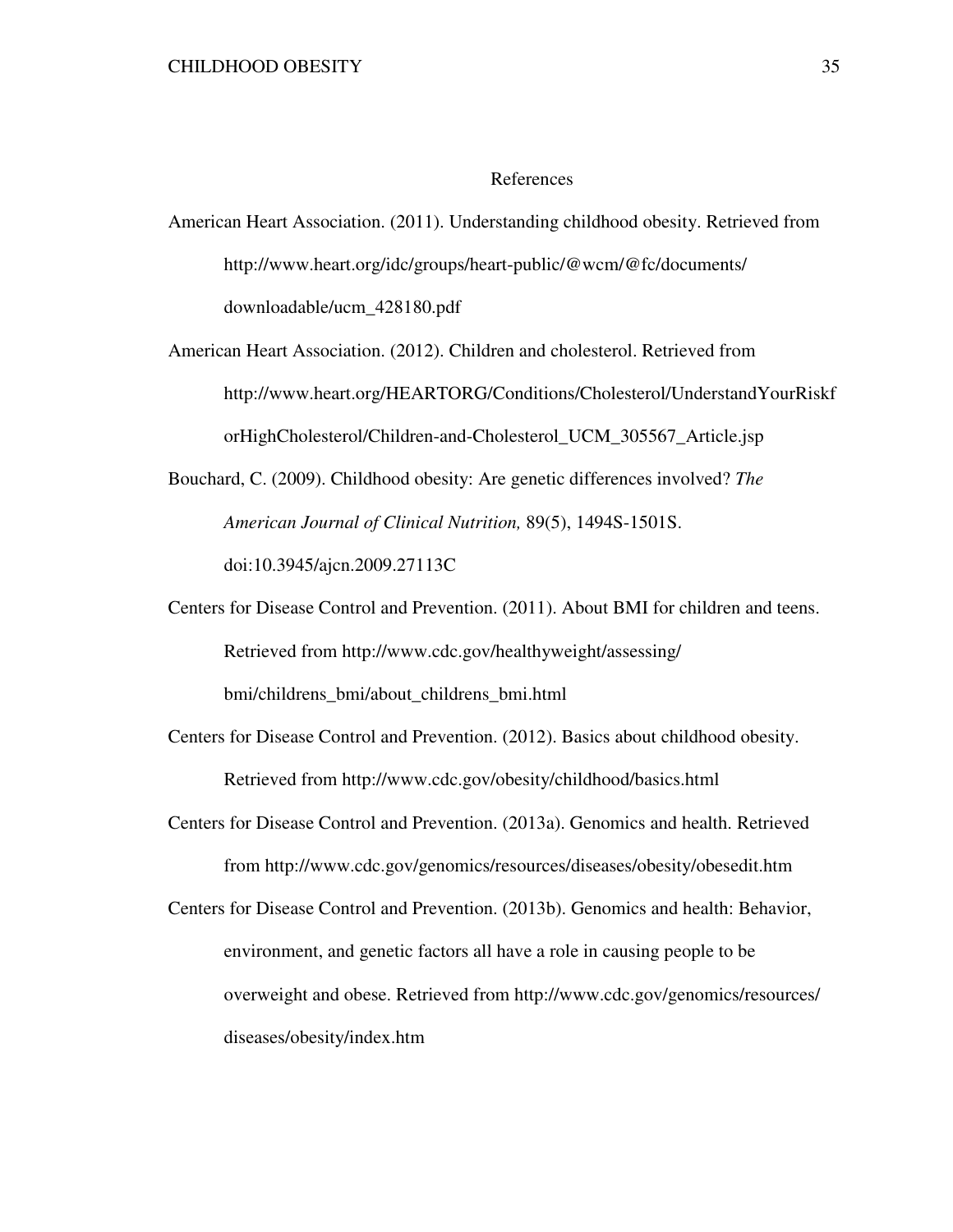- Centers for Disease Control and Prevention. (2013c). Obese youth over time. Retrieved from http://www.cdc.gov/healthyyouth/obesity/obesity-youth.htm
- The Cleveland Clinic Foundation. (2013). High cholesterol in children. Retrieved from http://my.clevelandclinic.org/healthy\_living/childrens\_health/hic\_high\_cholestero l\_in\_children.aspx
- Eiland, L. S., & Luttrell, P. K. (2010). Use of statins for dyslipidemia in the pediatric population. *The Journal of Pediatric Pharmacology and Therapeutics,* 15(3), 160- 172. Retrieved from http://www.ncbi.nlm.nih.gov/pmc/ articles/PMC3018249/
- FH Foundation. (2014). What is FH? Retrieved from http://thefhfoundation.org/aboutfh/what-is-fh/
- Food Research and Action Center. (2010). Overweight and obesity in the U.S. Retrieved from http://frac.org/initiatives/hunger-and-obesity/obesity-in-the-us/
- Garver, W. S. (2011). Gene-diet interactions in childhood obesity. *Current Genomics,*  12(3), 180-189. doi:10.2174/138920211795677903
- Genetics Home Reference. (2013a). ADIPOQ*.* Retrieved from http://ghr.nlm.nih.gov/ gene/ADIPOQ
- Genetics Home Reference. (2013b). FTO. Retrieved from http://ghr.nlm.nih.gov/ gene/FTO
- Genetics Home Reference. (2013c). LEP. Retrieved from http://ghr.nlm.nih.gov/ gene/LEP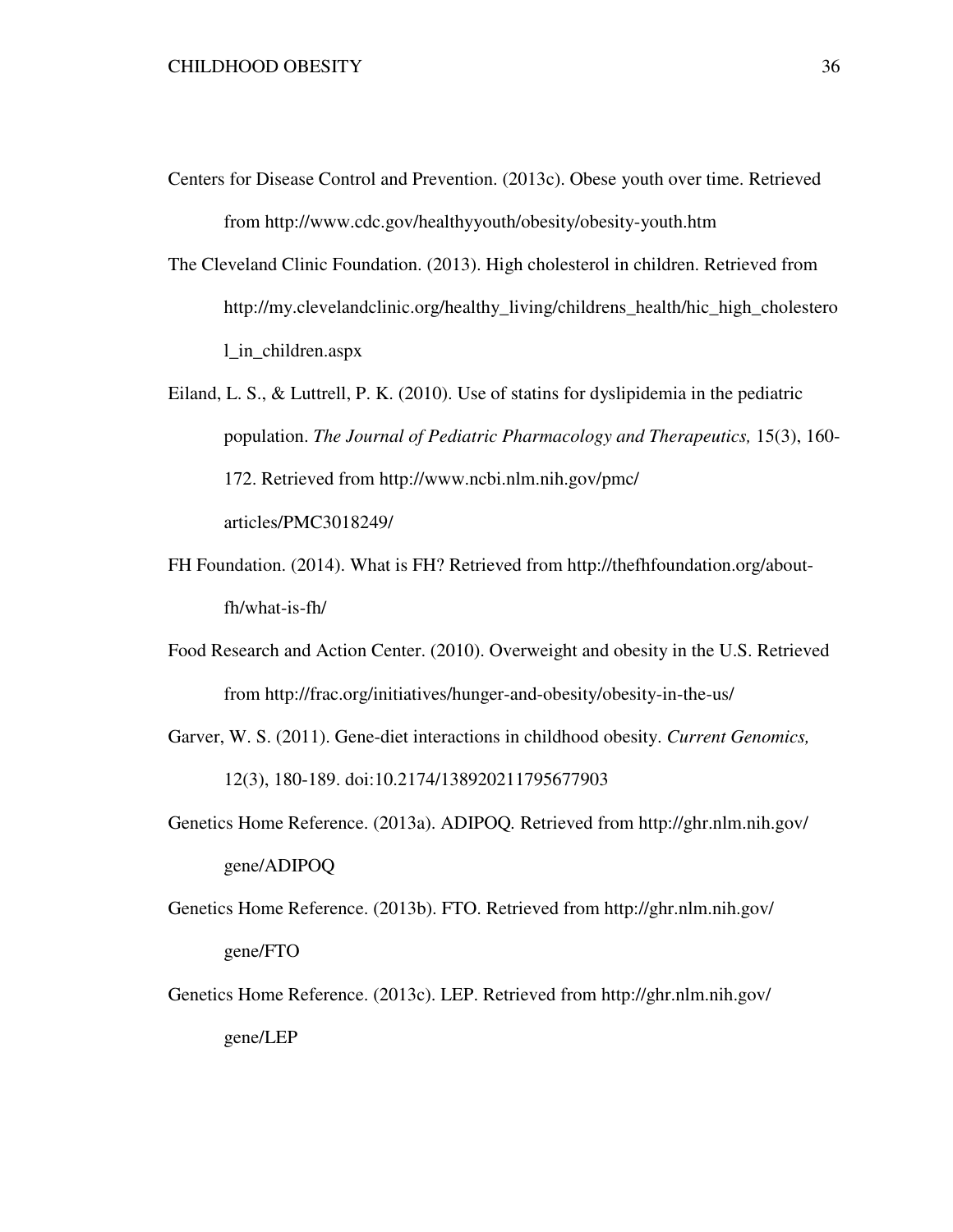- Genetics Home Reference. (2013d). LEPR. Retrieved from http://ghr.nlm.nih.gov/ gene/LEPR
- Genetics Home Reference. (2013e). Leptin receptor deficiency. Retrieved from http://ghr.nlm.nih.gov/condition/leptin-receptor-deficiency
- Genetics Home Reference. (2014a). APOB. Retrieved from http://ghr.nlm.nih.gov/ gene/APOB
- Genetics Home Reference. (2014b). Hypercholesterolemia. Retrieved from http://ghr.nlm.nih.gov/condition/hypercholesterolemia
- Genetics Home Reference. (2014c). LDLR*.* Retrieved from http://ghr.nlm.nih.gov/ gene/LDLR
- Genetics Home Reference. (2014d*).* LDLRAP1. Retrieved from http://ghr.nlm.nih.gov/ gene/LDLRAP1
- Genetics Home Reference. (2014e*).* MC4R. Retrieved from http://ghr.nlm.nih.gov/ gene/MC4R
- Genetics Home Reference. (2014f). PCSK1. Retrieved from http://ghr.nlm.nih.gov/ gene/PCSK1
- Genetics Home Reference. (2014g). PCSK9. Retrieved from http://ghr.nlm.nih.gov/ gene/PCSK9
- Genetics Home Reference. (2014h). PPARG. Retrieved from http://ghr.nlm.nih.gov/ gene/PPARG